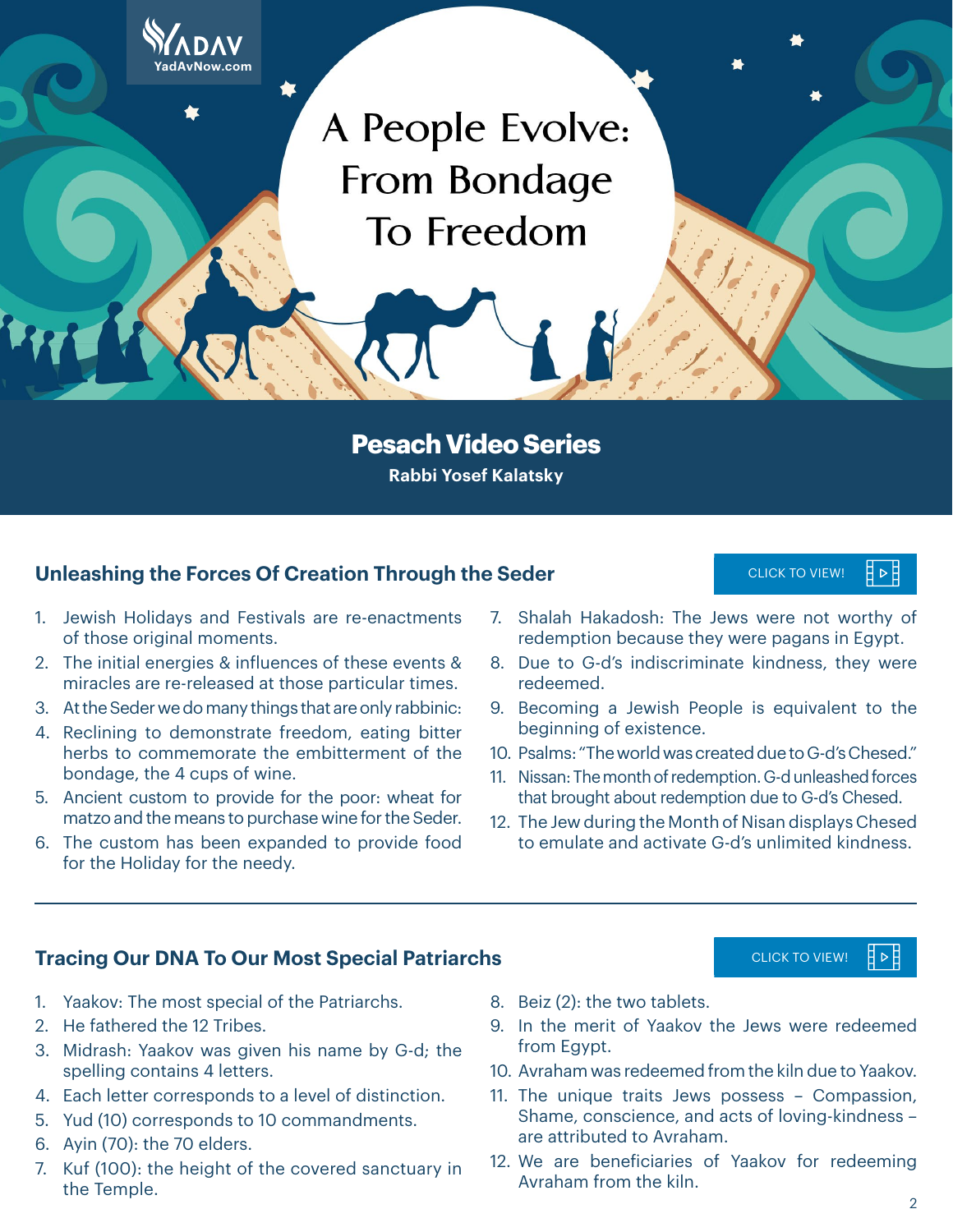| YadAvNow.com                                                                                                                                                                                                                                                                                                                |                              |  |
|-----------------------------------------------------------------------------------------------------------------------------------------------------------------------------------------------------------------------------------------------------------------------------------------------------------------------------|------------------------------|--|
| A People Evolve:<br><b>From Bondage</b><br>To Freedom                                                                                                                                                                                                                                                                       |                              |  |
| <b>Pesach Video Series</b><br><b>Rabbi Yosef Kalatsky</b>                                                                                                                                                                                                                                                                   |                              |  |
| <b>Why Did G-d Wait?</b><br>Egypt, at the Height of its Civilization & Prowess, is Demoralized & Decimated by G-d's Intervention &<br>Demonstration of Power. The Narrative of Exodus.                                                                                                                                      | 目▷目<br><b>CLICK TO VIEW!</b> |  |
| <b>Why The Bondage?</b><br>Children are not culpable for the sins of their parents & antecedents. Why then the bondage?                                                                                                                                                                                                     | 目▷目<br><b>CLICK TO VIEW!</b> |  |
| <b>What About Choice?</b><br>What exactly is the value and objective of Man's existence? It is to make choices that are ultimately<br>attributed to his own initative. Pharaoh, although initially had choice, from the sixth plague, onward no<br>longer had free choice yet is held accountable for his rejection if G-d. | ‼≥‼<br><b>CLICK TO VIEW!</b> |  |
| <b>The Significance of 10</b><br>What is the significance of the number 10? What was the purpose of the Ten utterances of G-d at<br>Creation, 10 and the Chosen People? The Ten Commandments?                                                                                                                               | <b>CLICK TO VIEW!</b>        |  |
| <b>The Plagues: Nature or Miracle</b><br>Passover! Each plague took place over 1 week; and there was one plague per month in Egypt. Were<br>these events "nature" or "miracles"? What did the pagans believe?                                                                                                               | <b>CLICK TO VIEW!</b>        |  |
| <b>Were We Worthy Enough?</b><br>The Connection between the blood of the Pascal Lamb & the Blood of the Covenant.                                                                                                                                                                                                           | <b>CLICK TO VIEW!</b>        |  |
| <b>Full Participation</b><br>the FULLY Involved Eufilling the Obligation of the Pascal Lamb                                                                                                                                                                                                                                 | ᅤ⊳⊧<br><b>CLICK TO VIEW!</b> |  |

**Full Participation** You must be FULLY Involved. Fulfilling the Obligation of the Pascal Lamb.

44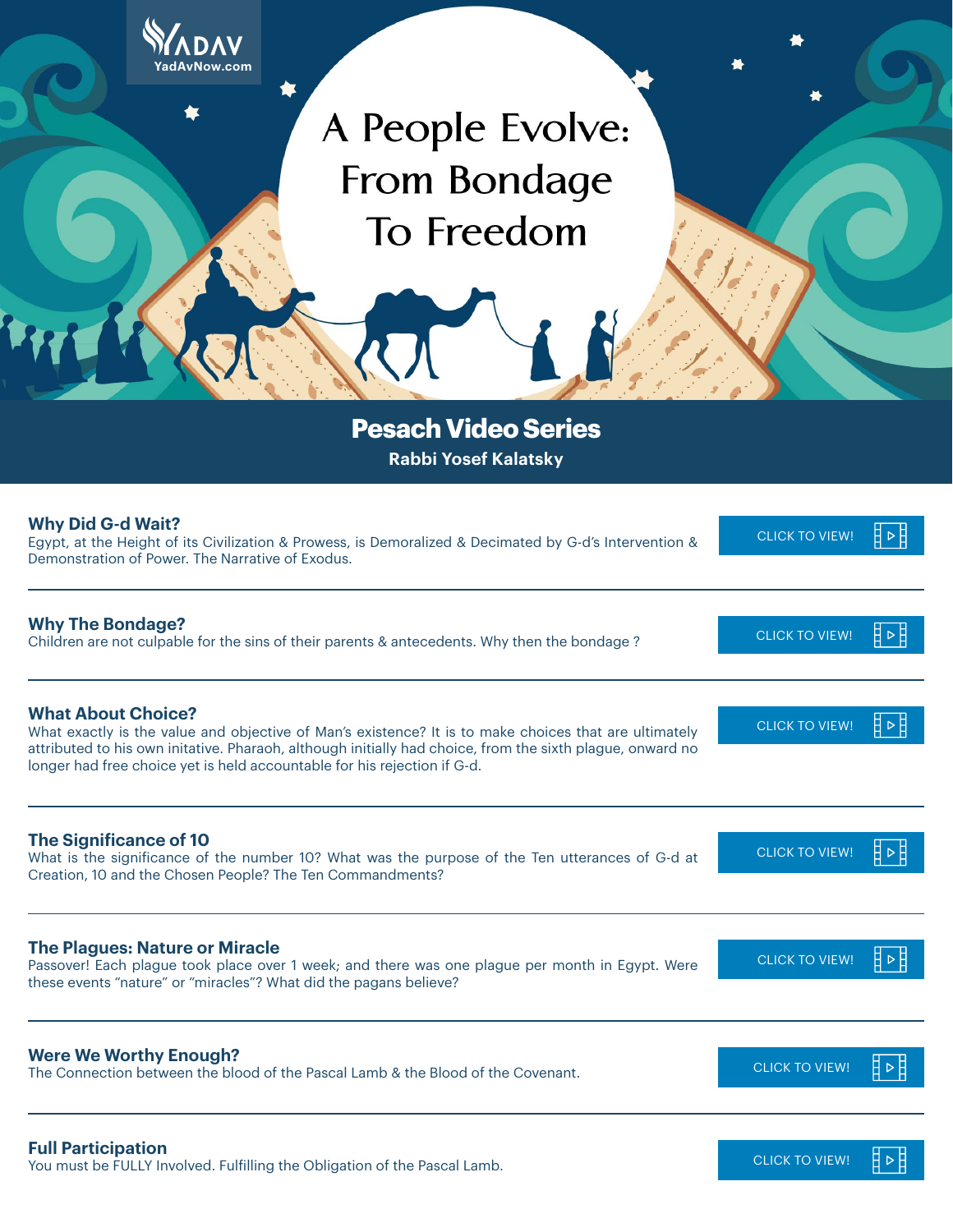



# Parshas Tzav

**YadAvNow.com Weekly Video Series: Tzav**

**Rabbi Yosef Kalatsky**

#### **Nighttime And Adjudication** [CLICK TO VIEW!](https://youtu.be/XcvJjqRXAOU)

#### **The Hand of the Cohen and Consecration**





目2目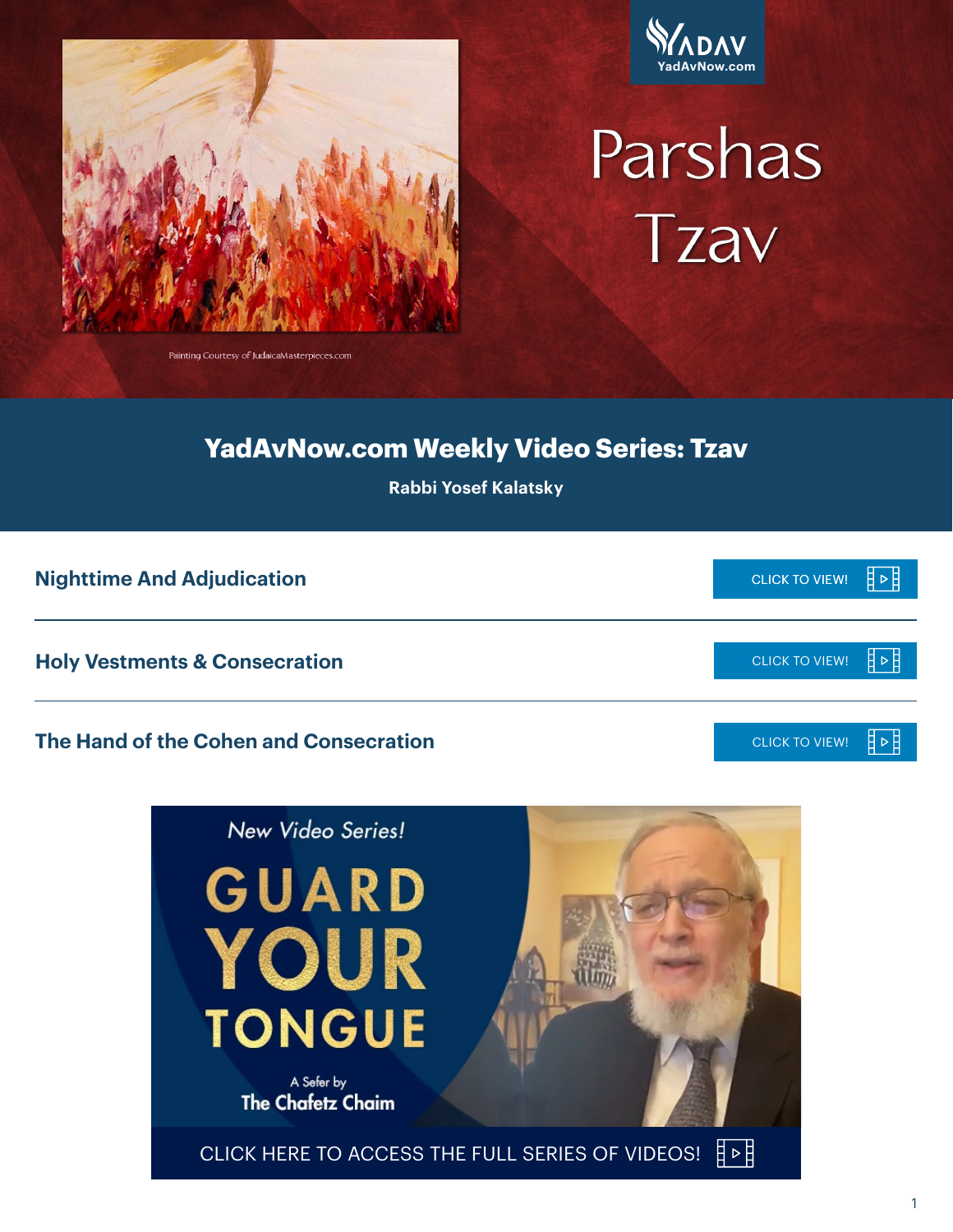

# **Yad Avraham Institute**

**(**® 810 Seventh Avenue, New York, NY 10019 (? ravkalatsky@gmail.com (2(212) 259-0300 **YadAvNow.com** 

Weekly Torah Commentary Series: Tzav/Pesach

# A People Evolve: **From Bondage** To Freedom

#### **The Objective of the Egyptian Exile**

*Torah*: "*V'eileh shemos*…And these are the names of the Children of Israel who were coming to Egypt…" The verse begins with the letter "*vav*" which means "and." This indicates that there is a connection and continuum between the book of *Shemos* and the Book of *Bereishis*.

Ohr *HaChaim HaKadosh*: "*Avraham*, *Yitzchak*, and *Yaakov* understood that the Egyptian exile was needed to purge the Jewish people from the sin of *Avraham* our Patriarch. He had posed an inappropriate question to G-d and thus the Jewish people were decreed to be exiled to Egypt. The state of exile began with the birth of *Yitzchak* and it culminated after being in Egypt for 210 years.

"The Patriarchs understood that the necessity for the purging process brought about by the Egyptian bondage was for the ultimate objective of being qualified to receive the *Torah* at Sinai and to become

the chosen people. So too, the 70 individuals who came to Egypt with *Yaakov* understood the importance of coming there. This is the significance of the letter "*vav*" (and). Thus, the *Torah* is telling us that the descent to Egypt was with the same level of intent and willingness to bring about a more spiritual people as the Patriarchs had intended.

Ohr *HaChaim HaKadosh*: "Although the individuals who came to Egypt were identified earlier in the Portion of *Vayigash*, the *Torah* reiterates their names to discern between them and *Esav*.

*"Midrash*: When *Esav* was given a choice to receive the Land of Canaan he was made to understand that this could only come about if the "debt" of exile was paid (going to Egypt). He chose to pass on this opportunity in favor of going to Mt. Seir. *Yaakov* and his family chose to go to Egypt because they understood the value of receiving the gift of the Land of Canaan."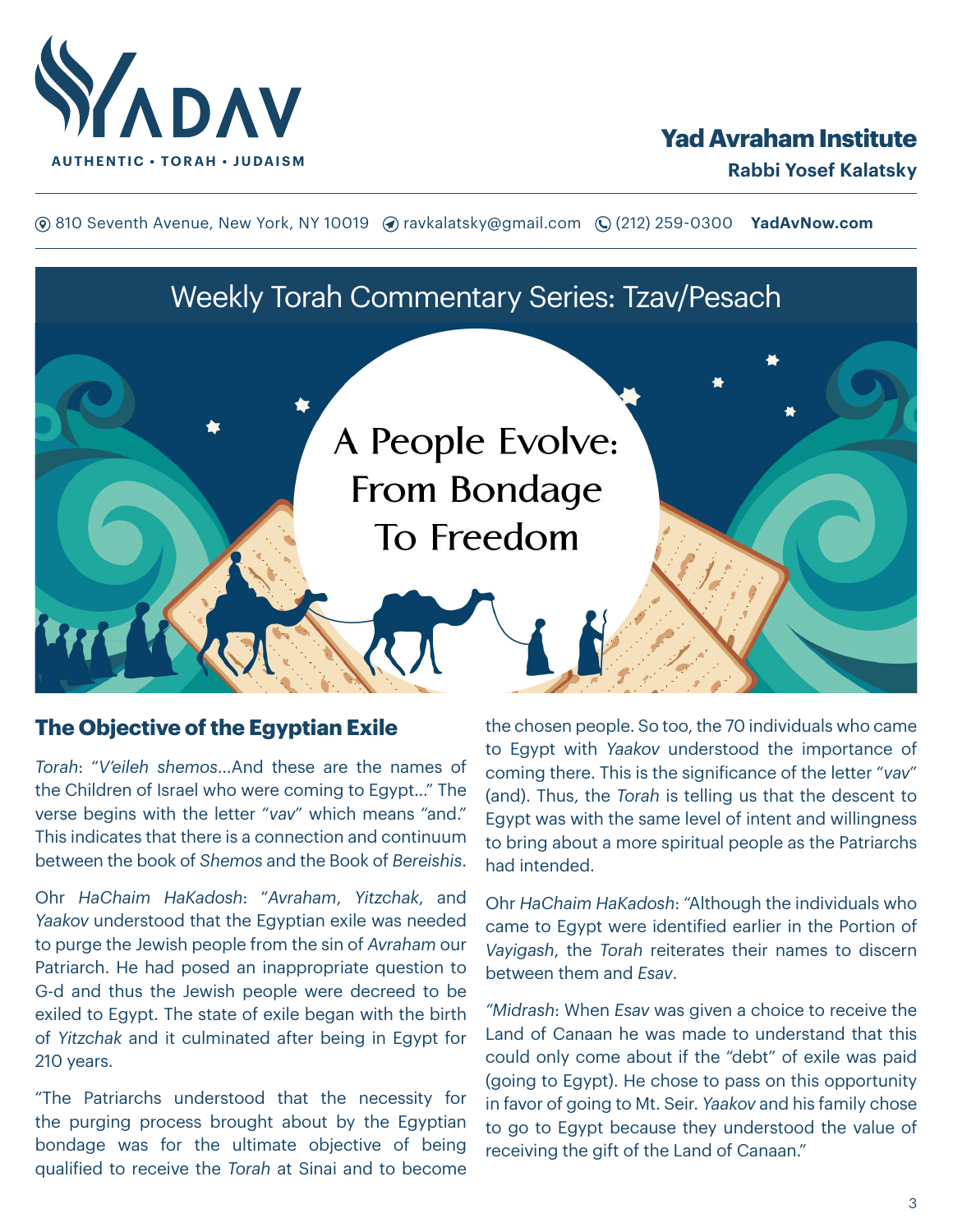There is a question among the earlier commentators regarding the identification of the Five Books of the *Torah*. *Ramban* identifies the first book as *Bereishis* (Genesis), the second book as *Sefer Ha'Geula* (Book of Redemption), the third as *Tora*s *Kohanim* (Laws of the Kohanim), the forth books as *Sefer Ha'Pikudim* (Numbers), and the fifth book as *Mishna Torah* (Review of *Torah*). Each book is identified by its content. However, *Baal Halachos Gedolos* (*BHAG*) identifies the first book as *Sefer Bereishis*, the second book as *Sefer Sheini* (second Book), and the remaining three books are identified by content.

*Nitziv z'tl* in his introduction to *HaamikDavar* (Commentary on *Torah*): "If the basis for the identification for each of the Books of the *Torah* is based on content then why does *BHAG* identify the Second Book by number? *BHAG* identifies the Second Book by number to indicate that in fact it is the second chapter, which is the closing chapter of the First Book – *Bereishis* (Genesis). The First Book discusses the creation of existence and the evolvement of the precursor of the Jewish people, while the Second Book is the culmination of that evolvement, which concludes with the Sinai experience/the *Torah* being given to the Jewish people."

*Torah*: "*Bereishis bara Elokeem* – In the beginning G-d created…"

*Midrash*: The word "*Bereishis*" is alluding to the fact that, "*B'shvil Reishis bara Elokeem*… – for the sake of 'the choicest' (which is *Torah*) G-d created Heaven and Earth..." The term "*Bereishis*" also alludes to the Jewish people who are the chosen people/choicest and who will receive the *Torah* at Sinai. G-d created existence for the sake of the *Torah* and the Jewish people. In order for them to be worthy and qualified to receive the *Torah*, they needed to experience the purging process of the Egyptian exile. Thus, the Second Book is a continuation and culmination of the First.

It is interesting to note that four fifths of the Jewish people perished during the days of darkness, which befell Egypt during the plagues. Why did they not merit redemption? The objective of the redemption from Egypt was so that the Jewish people should receive the *Torah* at Sinai. Thus, becoming G-d's chosen people. It was not to remove the shackles of bondage and be free of oppression. Since these individuals had no interest in leaving Egypt, they perished during the plague of darkness.

# **The Egyptian Bondage, An Outgrowth of Avraham's Question**

*Gemara* in Tractate *Nidarim*: One of the reasons the Jewish people experienced the exile in Egypt was because *Avraham* had posed a question to G-d that was considered inappropriate.

*Torah*: G-d had promised *Avraham* that he and his offspring would inherit the land of Canaan. The *Torah* states, "*Avraham* said, 'My Lord, *Hashem*/*Elokim*: Whereby shall I know that I am (my offspring) to inherit it…And He (G-d) said to *Avraham*, 'Know with certainty that your offspring shall be strangers in a land not their own – and they will serve them and they will oppress them…" *Avraham* was concerned that if his offspring were to sin in the future, they would not be worthy to inherit the Land. However, G-d's promise to *Avraham* was that his progeny would inherit the Land unconditionally. Thus, *Avraham*'s question/concern was unfounded. This was considered a breach of faith and required that the Jewish people should experience exile in Egypt. How did G-d's response to *Avraham*, address his failing?

After remaining in Egypt for 210 years, the Jewish people had deteriorated spiritually to a point that they had become idolaters. At the time of the splitting of the Sea, G-d had decreed that the Jewish people should safely pass between the walls of water, while the Egyptian army was being destroyed. The angels questioned G-d, "Why are You destroying the Egyptians and not the Jewish people? These (Egyptians) are idolaters and these (the Jewish people) are idolaters." Meaning, the Jewish people were as much deserving of destruction as the Egyptians for their idolatrous behavior.

*Torah*: "A new king arose over Egypt, who did not know *Yosef*."

*Rashi*: The king of Egypt did not know *Yosef* because he was in fact a new king (different person) or the king of Egypt was actually the Pharaoh who did know *Yosef*; however, he acted as if he did not know him.

*Kli Yakar*: "The king of Egypt did not 'know *Yosef*' because he was unaware of what had transpired between *Yosef* and his brothers. *Yosef*'s brothers attempted to destroy him, nullify his dreams, and not allow them to come to fruition (that they would bow to him one day). However, despite all of their efforts *Yosef*'s dreams came true. It was the Will of G-d to advance *Yosef* and bring him to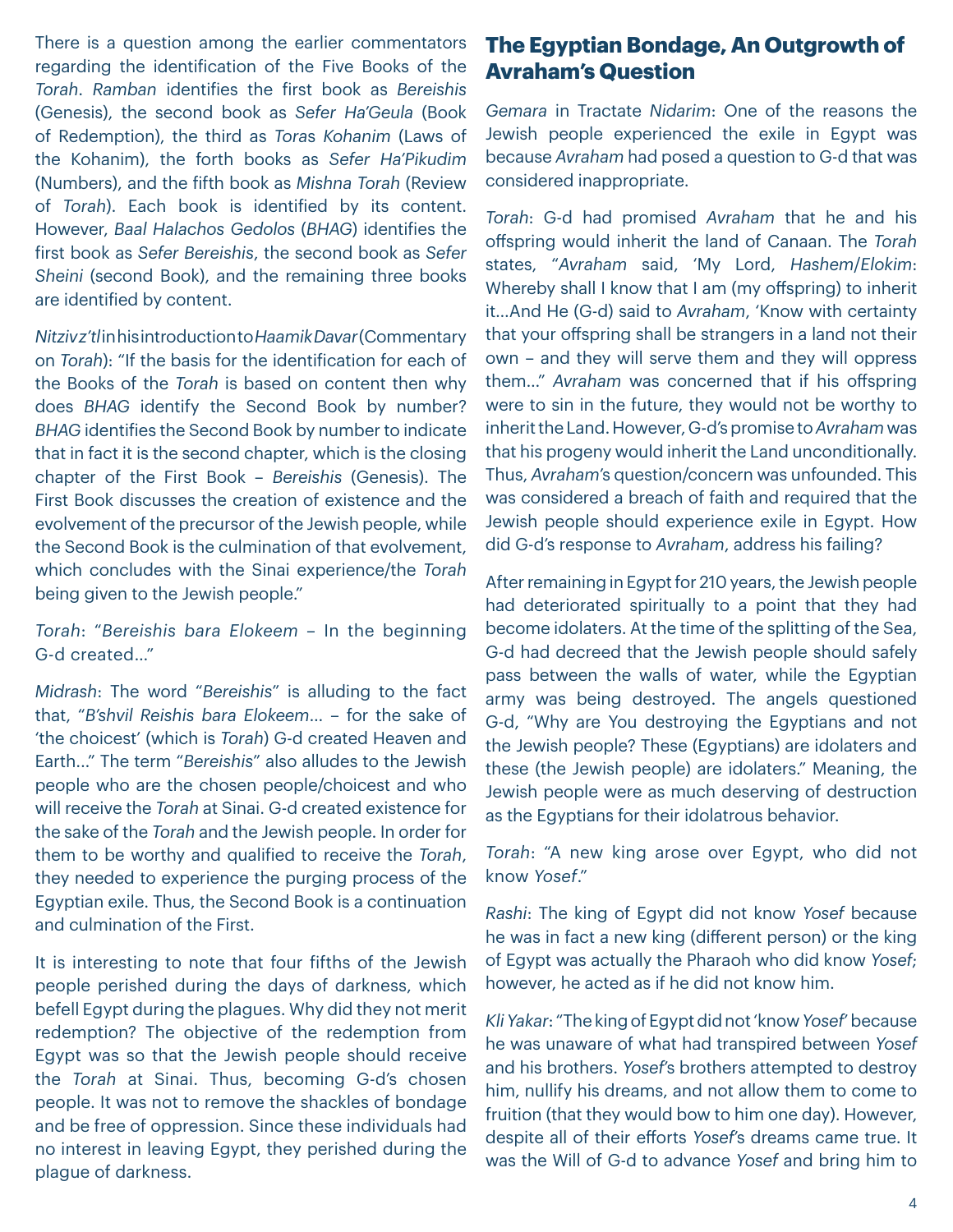an exalted position and nothing could interfere with the Will of G-d. Similarly, G-d had said that the Jewish people would increase in number and ultimately be redeemed from Egypt; however, Pharaoh attempted to stifle their growth and keep them in bondage. Despite all of his efforts, he was unable to interfere with their destiny. Just as nothing could interfere with *Yosef*'s destiny, so too nothing could interfere with the destiny of the Jewish people."

*Yosef* was the model/profile of the Jewish people. He, like his father *Yaakov*, was the prototype of the Jew in exile. Despite the fact that the Jew is in exile and subject to many obstacles, hardships, and casualties (in the physical and spiritual sense), he nevertheless ultimately survives and flourishes. Pharaoh did not know/appreciate that this was the essence of *Yosef* nor did he know it was the essence of the Jewish people.

*Avraham* was concerned that if the Jewish people would sin, they would no longer be worthy to inherit the Land. In response to this, G-d exiled the Jewish people to Egypt where they were subject to bondage and oppression. They became idolaters and as the verse in Yechezkel states, "They were stripped naked (devoid of any *mitzvos*)." The Jewish people seemingly had no worthiness to be redeemed from Egypt.

Despite this, G-d gave them the *mitzvah* of "*dam Pesach*the blood of the Pascal Lamb" and "*dam milah* – blood of circumcision" and thus had merit to be redeemed from Egypt. Fifty days after the exodus, the Jewish people stood at Sinai and declared, "*Naaseh V'Nishmah* – we will do and we will listen" to receive the *Torah*, G-d's most precious commodity. This demonstrated that despite the fact that the Jewish people had fallen to the depths of spiritual debasement through being acculturated in Egypt, their essence remained intact and unaffected. Thus, they were able to ascend and be worthy of becoming G-d's people.

G-d's response demonstrated that *Avraham*'s understanding of the Jewish people was inaccurate. Through the Egyptian bondage, it was indicated that although the Jewish people had fallen to the depths of spirituality, their recovery and rehabilitation was (relatively speaking) immediate. Thus, even if the Jewish people should sin and fail, they still have relevance to the Land of Canaan, which will be ultimately the Land of Israel – *Eretz Ha'Kiddoshah* (the Holy Land).

#### **The Innate Negative Characteristic of Man**

*Torah*: "A new king arose over Egypt, who did not know *Yosef*."

*Rashi:* One interpretation is that truly a new king arose over Egypt who did not know *Yosef*. The other interpretation is that it was the same king, however with a new mandate. The meaning of "who did know *Yosef*" is that the king acted as if he did not know *Yosef*.

*Daas Zikainim Baali Tosafos* citing a *Midrash*: "*Reb Yehudah Ben Levy* gives us an understanding of the words "who did not know *Yosef*" with an allegory. A person had stoned the image of the king and was not punished for his behavior. The following day the same individual stoned the king himself. Initially Pharaoh did know *Yosef*, then ultimately he said, "I do not know G-d."

How does the *Midrash* equate the allegory of the individual who stoned the image of the king with Pharaoh not knowing *Yosef* and ultimately denying G-d's existence? When the individual stoned the image of the king, it a clear indication that he had no regard for the king himself. Since he was not restrained after disgracing the honor of the king, he chose to go to the next level and disgrace the king himself. However, regarding not recognizing *Yosef*, seemingly this has no relevance to not recognizing G-d.

It is interesting to note that one does not immediately deny G-d's existence. It evolves through a gradual conditioning process which one undergoes that begins with denying that he is a beneficiary of the good that was done on his behalf by others. The same individual, because he is not willing to recognize that he should be beholden to others, will ultimately deny that he is a beneficiary of G-d's Goodness. Pharaoh should have been beholden to *Yosef*. His level of indebtedness to him and his family should have been unwavering and permanent.

Had it not been for *Yosef*, Egypt would have perished with the famine. It was only because of *Yosef*'s genius and astuteness did Egypt become the provider for the entire world. Egypt, through the sale of the grain, amassed the wealth of the world. Rather than being beholden to *Yosef*, Pharaoh subjugated his family to bondage.

A person, although he may be the beneficiary of the goodness of others, is able to enter into a state of denial, which allows him to evade that reality in order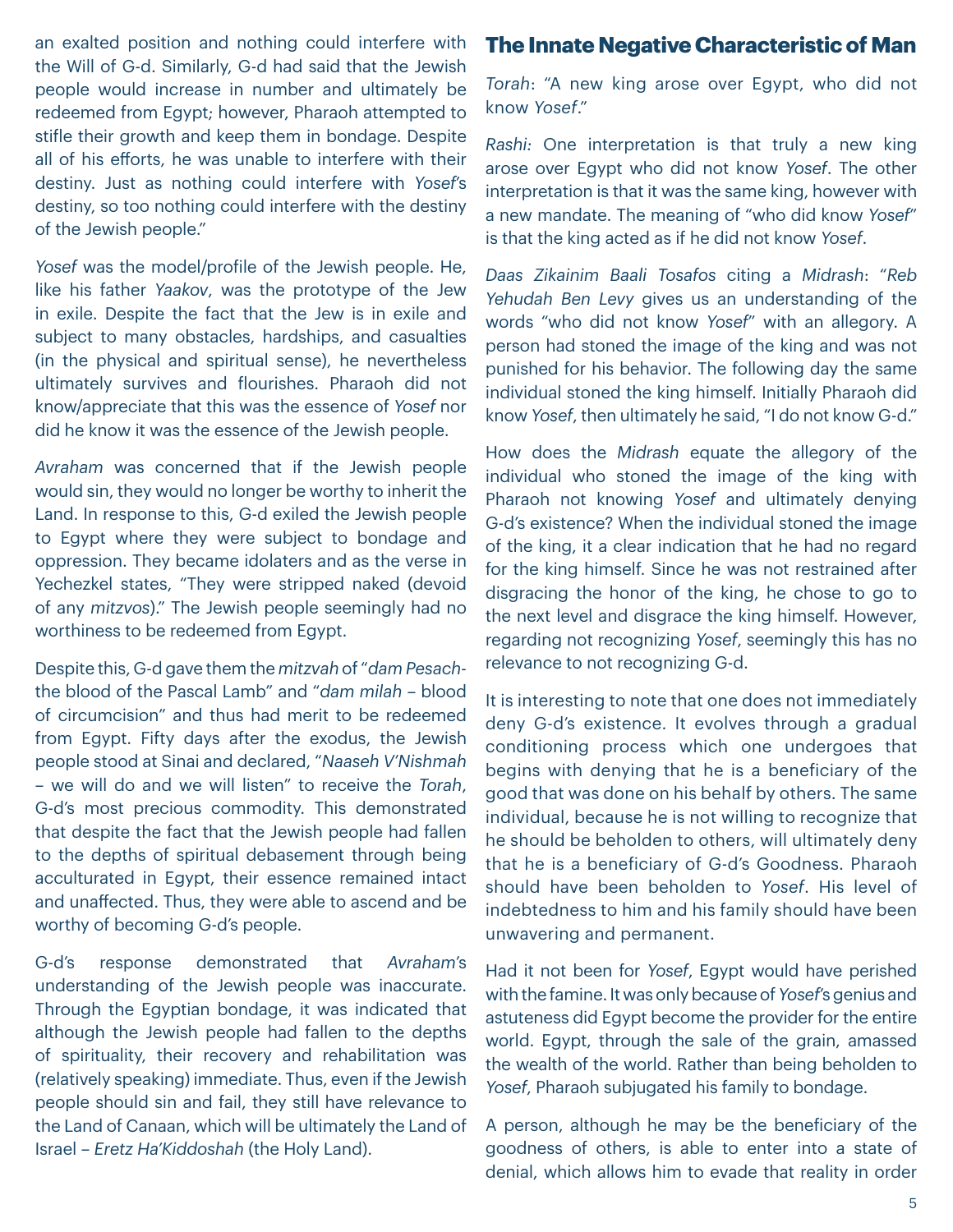to accommodate his own agenda. Despite the fact that it was undeniably clear that *Yosef* had benefited Egypt more than any other individual, Pharaoh chose to ignore this because of his own insecurities.

G-d provides man with his total existence. It is undeniable that all existence emanates from Him and is sustained by His Goodness. Yet it is possible for one to ignore this fact because of one's own conflicts of interest whatever they may be. This conditioning process, which brings the individual to a level to even deny G-d, begins with one's evading the fact that he is a beneficiary of the kindness of others. This is the analogy stated by Reb Yehudah Ben Levy, who explained that it begins with the stoning of the image of the king and concludes with the stoning of the king himself. Identically the denial of G-d begins with one not feeling beholden to others and ultimately concludes with not having any sense of being beholden to G-d. Thus, Pharaoh was the ultimate ingrate.

It is within the natural makeup of man to have the ability to acknowledge and recognize G-d through the reality of existence or despite that to reject Him. The *Torah* tells us that after Adam had eaten from the Tree of Knowledge, G-d had asked him, "Why did you eat of the fruit of the Tree?" He replied, "It is the woman that You gave me…" – implying that it was only because G-d had provided that woman that Adam sinned. In essence, Adam transferred blamed to G-d for his own sin. When G-d had created Chava, He had done so only because it was necessary for Adam to have a counterpart and helpmate.

After Adam's response to G-d, He said to Adam, "You are an ingrate." After G-d had provided Adam with all of his needs and accommodated him with a wife (who is a necessity in his life to succeed), he did not acknowledge the Good and furthermore, he blamed G-d for his failing. It is in the fabric of mankind, because of their conflicts of interest, to resist seeing reality for what it is in order to accommodate their own agenda. Thus, man is by nature an individual driven by selfinterest, causing him to be an ingrate.

*Torah*: G-d had provided the Jewish people with the Manna in the desert, which was a spiritual food that accommodated their every nutritional need. Because of the Manna, the Jewish people were fully sated and protected against any type of disease or illness. It was absorbed into their organs so that they did not need to do any bodily functions. However rather than

expressing their gratitude to G-d for what He had provided, they complained vociferously, "What is this light food that You have given us? Perhaps we may ultimately die from it!"

*Gemara* in Tractate Avoda Zorah: G-d responded, "You are ingrates the children of an ingrate." G-d was enraged by their behavior because this negative characteristic of being an ingrate/denying that one is the beneficiary of the good, will ultimately lead them to deny the existence of G-d. Pharaoh, because he was unwilling to acknowledge the goodness of *Yosef*, ultimately denied the existence of G-d.

#### **The Intensification of the Bondage**

*Torah*: "*Yosef* died, and all his brothers and that entire generation. The Children of Israel were fruitful, teemed (*va'yishretzu*), increased, and became strong – very, very much so…"

*Torah*: "A new king arose over Egypt, who did not know *Yosef*."

*Sforno*: "*Va'yishretzu*" can mean that after the generation of *Yosef* had passed away, the Jewish people began to behave inappropriately – similar to rodents "*sheratzim*" (pejorative term for improper behavior). "Although *Yosef*'s contribution to the survival of Egypt was part of their history, after his death, Pharaoh did not acknowledge *Yosef*'s contribution and enslaved his people. After the passing of *Yosef* and his brothers, the generation that followed had no semblance to that which preceded it. The Jewish people had left the path of spirituality to pursue the material. They had given up their spiritual posture. Thus, Pharaoh had no conscience when he chose to enslave *Yosef*'s descendants."

*Yosef* and his brothers lived on a spiritual plane, which clearly quantified them as G-d's people. However, the generation that followed them is compared to the rodent – completely devoid of spiritual perspective.

*Torah*: "…They (the Egyptians) embittered their (the Jewish people) lives."

*Sforno*: "When the Jewish people further deteriorated spiritually, the Egyptians increased their level of bondage. The Prophet tells us that the Jewish people did not cast away idolatry…Therefore the wrath of G-d was unleashed upon them."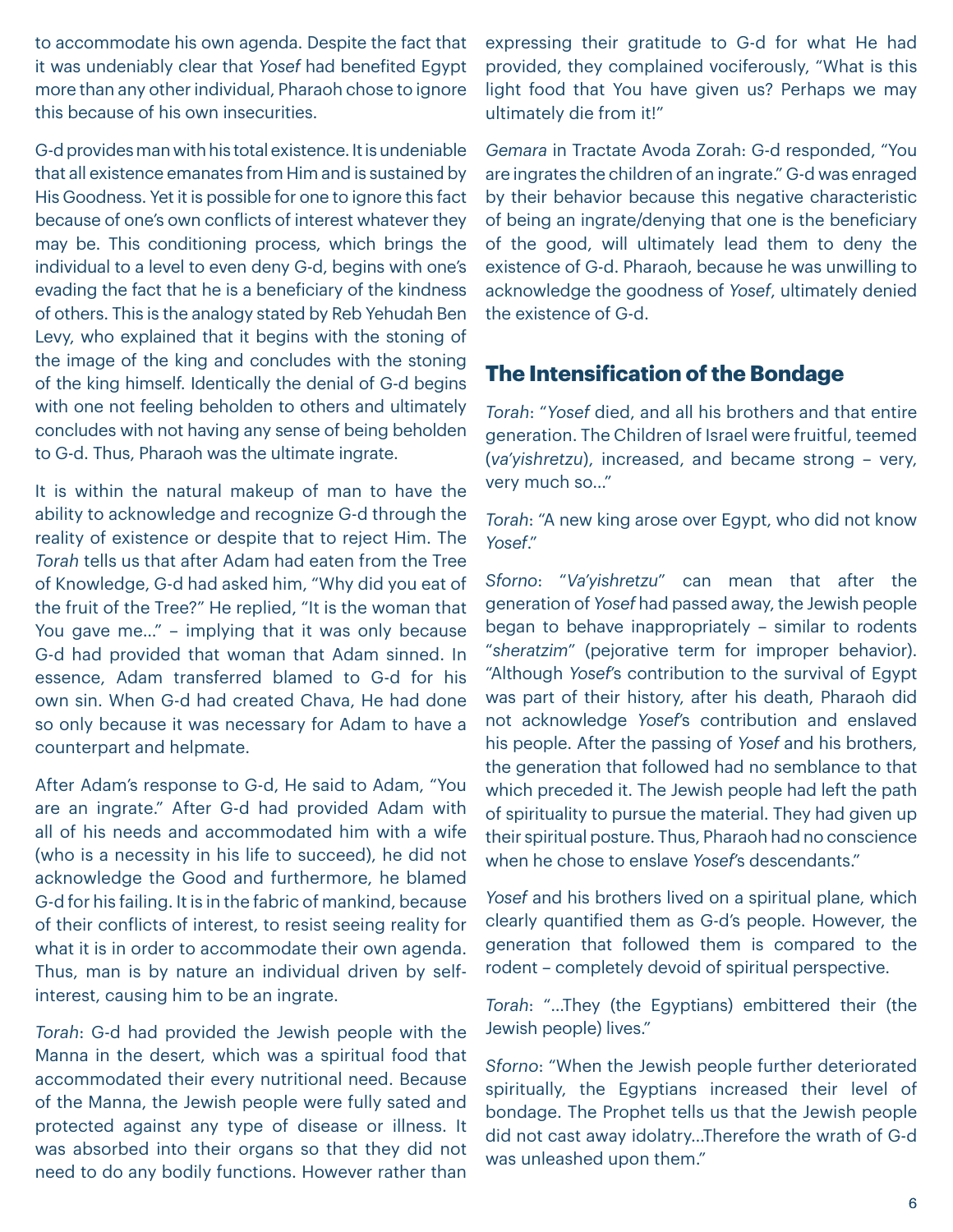It is interesting to note that typically when one experiences difficulties in his life, rather than introspecting to understand the cause of the problem, he points outwardly to assign blame. The individual wants to deny that he is in fact the cause of his own situation.

*Chazal*: *Avraham* was initially destined to live 180 years; however, G-d deducted five years of his life because He promised *Avraham* that he would pass away in a "good old age". If *Avraham* were to have lived to 180, he would have witnessed the day that *Esav* committed five cardinal sins. It would have been in contradiction to G-d's promise of passing away in a "good old age." *Avraham* would have been anguished to know that his grandson is in fact evil.

*Torah*: When *Esav* had returned wary and exhausted from the field, he came upon *Yaakov* cooking a pot of lentils.

*Midrash*: When he entered into his home he noticed that *Yaakov*'s face was soiled with soot as he was preparing the lentils. *Esav* asked him, "What has happened?" *Yaakov* answered, "Our grandfather has passed away." *Esav*'s reaction was, "There is no justice and there is no Judge!" Thus, he denied G-d's relevance to existence. *Esav* understood that *Avraham*, his grandfather, was meant to live 180 years. When *Avraham* passed away at the age of 175, *Esav* questioned G-d's Justice. The irony is that the answer to *Esav*'s question is found within himself.

*Esav* chose to be a *rasha* (an evil person). In essence, he was the cause of his grandfather's demise. When he chose to commit five cardinal sins on the day of *Avraham*'s passing, G-d was forced to cause *Avraham* to die before his time. *Esav* became a heretic and denounced G-d because he believed his grandfather died prematurely when in fact he was the cause of *Avraham* losing five years of his life. *Esav* essentially brought about his own spiritual demise and turned G-d into the culprit.

Most people do not understand and appreciate why difficulties and complications come upon them. They believe that their suffering and setbacks are undeserved. When a person does not accurately evaluate himself and believes that he is undeserving of punishment he will feel that G-d is being unfair. Ironically, the basis for his disillusionment with G-d is only a consequence of his own unwillingness/denial to recognize who he really is. One is most often the cause of his own negative predicament. This is what actually happened to the Jewish people when their lives were "embittered."

### **The Prerequisite to Establishing Ephraim and Manasheh as Tribes**

*Torah*: When *Yosef* had realized that his father was ill, he brought his two sons *Ephraim* and *Manasheh* to receive a blessing. "*Yosef* took the two of them… He blessed *Yosef* and he said, 'O G-d before Whom my forefathers *Avraham* and *Yitzchak* walked… May the angel who redeems me from all evil bless the lads, and may my name be declared upon them, and the names of my forefathers *Avraham* and *Yitzchak*, and may they proliferate abundantly like fish within the land…"

*Torah*: *Yaakov* had given them an additional blessing by saying, 'May G-d make you like *Ephraim* and like *Manasheh*' – and he put *Ephraim* before *Manasheh*." It is interesting to note that the *Torah* states regarding the first blessing given by *Yaakov*, "he blessed *Yosef*." Regarding the second blessing the *Torah* states "he blessed them (*Ephraim* and *Manasheh*)." Why is the first blessing identified as a blessing to *Yosef* when in fact *Yaakov* blessed *Ephraim* and *Manasheh*?

*Torah*: Although *Ephraim* and *Manasheh* were the grandchildren of *Yaakov* and not his children, he gave them the same status as is sons – which were tribes of Israel. The reason they merited the equivalent status of *Yaakov*'s sons was because of *Yosef*'s unique spiritual dimension. However, regardless of their dimension of spirituality, *Ephraim* and *Manasheh* were not the sons of *Yaakov*. They were one more generation removed from each of the Patriarchs (*Avraham*, *Yitzchak*, and *Yaakov*). If this is so, how did *Yaakov* elevate their status to be the equivalent of his sons?

*Yaakov*'s blessing to *Yosef* was that his children should assume the status of Tribes. However, they could not assume that status unless there is a direct linkage between *Yaakov* and *Ephraim* and *Manasheh*. Thus, the blessing that he gave *Yosef* was, "…may my name be declared upon them (*Ephraim* and *Manasheh*), and the names of my forefathers *Avraham* and *Yitzchak*…" Thus, by associating his name with *Ephraim* and *Manasheh*, *Yaakov* elevated them to the status of Tribes.

The second blessing which *Yaakov* had given to *Ephraim* and *Manasheh* was directed to them – "…he blessed them…" This blessing was that they should be the conduit of blessing for the Jewish people. Before *Yosef* had revealed himself to his brothers under the guise of Viceroy, he had positioned them around his table and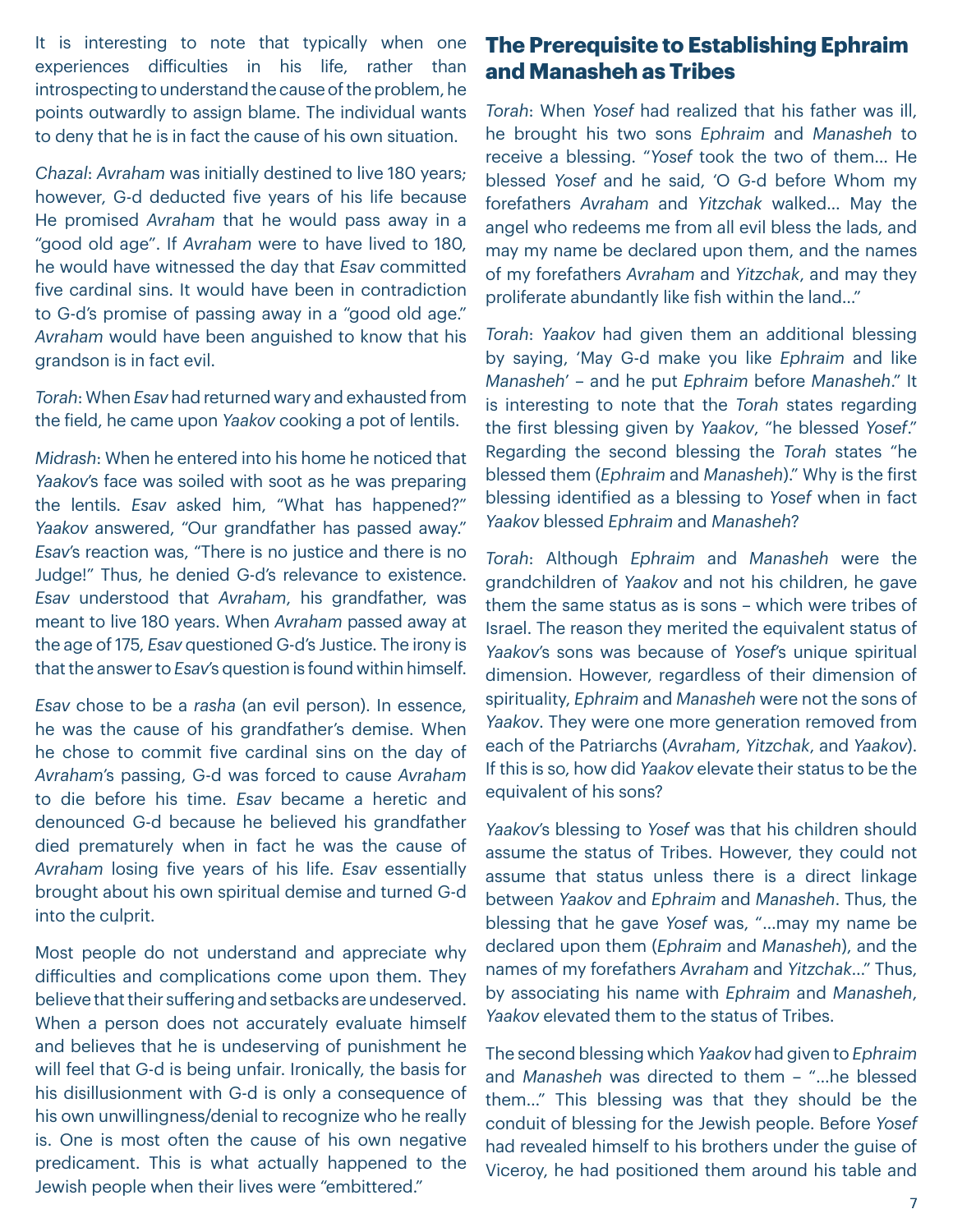had *Binyamin* sit next to him. He had said to *Binyamin*, "May G-d be gracious (*chain*) with you…" Why did *Yosef* give him such a blessing?

*Torah*: When *Yaakov* was confronted by brother *Esav*, *Esav* had asked, "Who are these children?" *Yaakov* responded, "These are the children with which G-d was gracious (*chananie*) to me." Regarding his children, *Yaakov* used the expression "chanina (graciousness)." However, since *Binyamin* had not yet been born at that moment, *Yaakov*'s expression of "*chanina*" was not associated with him. Thus, when *Yosef* blessed *Binyamin* he used the expression of "*chanina*" because it was not initially applied to him. What is the value of *Yosef*'s blessing of "*chanina*" to *Binyamin* if in fact *Yosef* was not his father, *Yaakov*?

*Yosef*, in terms of his dimension of spirituality, had a semblance of his father *Yaakov*. The *Torah* tells us that he had similar characteristics and abilities as his father. However, regardless of *Yosef*'s spiritual greatness, he was not in reality his father *Yaakov*. He is not considered one of the Patriarchs. Therefore, in order to establish *Ephraim* and *Manasheh* as Tribes, they had to be linked to *Yaakov*, the Patriarch. Thus, he blessed them by saying, "may my name be declared upon them…"

#### **The Privilege of Choice**

*Torah* at the beginning of *Bo*: "*Hashem* said to *Moshe*, "Come to Pharaoh, for I have made his heart and the hearts of his servants stubborn…" When *Moshe* and *Aaron* approached Pharaoh to ask him to release the Jewish people, the *Torah* states, "*Moshe* and *Aaron* came to Pharaoh and said to him, 'So, said *Hashem*, G-d of the Hebrews: Until when will you refuse to be humbled before Me? Send out My people…'" The *Torah* states in one verse that G-d hardened Pharaoh's heart and in the following verse *Moshe* says to Pharaoh, "until when will you refuse to humble yourself before G-d." The *Torah* is telling us that the basis for Pharaoh's rejection of all the previous events was because he was not willing to acknowledge G-d due to his own lack of humility. Seemingly, we are able to understand this within the context of measure for measure. Just as he was not willing to soften his heart to G-d, G-d in turn hardened his heart.

*Rambam* in *Hilchos Teshuvah* (the Laws of Repentance): Pharaoh had forfeited his power of free choice. If one believes that the classification of "*tzaddik* (righteous)"

or "*rasha* (evil)" is predetermined, thus indicating that man has no free choice, he is a fool. Every individual is born with the ability to choose between good and evil. Thus, there is culpability for one's choice if he has done evil, and is fully deserving if he has chosen to do good.

*Rambam*: If one is only culpable for doing evil because he had the choice to refrain from evil, then why was Pharaoh culpable for enslaving and withholding the Jewish people if G-d hardened his heart? Initially, Pharaoh did have the ability to choose between right and wrong but because he had become so evil, G-d revoked his ability to choose. This is the meaning of "I (G-d) have hardened his heart." Although Pharaoh's continued perpetration of evil was not within his control, he is held fully accountable for that behavior because it was his choice not to have choice.

It is interesting to note that although from the sixth plague onwards Pharaoh no longer had free choice because G-d had hardened his heart, nevertheless, regarding each consecutive plague the *Torah* again tells us that G-d hardened his heart. If Pharaoh had forfeited his ability to choose after this sixth plague, then why was it necessary for the G-d to continue to revoke his ability to make the proper choice?

*Avraham*, our Patriarch, was presented with ten tests by G-d. Each of the tests was progressively more difficult and built upon the previous one to develop *Avraham*'s understanding of G-d and give him internal strength and resolve. If *Avraham* was first to be tested with the *Akeidah* (binding of *Yitzchak*), which was the most difficult of the tests, he would have probably failed. It was only after he developed through his trials and tribulations a greater understanding of G-d that he was able to succeed with the *Akeidah*.

Similarly, the plagues that came upon Egypt occurred in a specific progression of increasing levels of revelation. They each touched upon and affected another aspect of existence. Each one of them revealed another dimension of G-d's ability. Initially the Egyptians understood the plagues as being sorcery/witchcraft. However, when they experienced the third plague of lice, the sorcerers declared, "It is the finger of G-d!" When the seventh plague came upon Egypt, Pharaoh was impressed to the point that he declared, "…I have sinned; *Hashem* is the Righteous One…"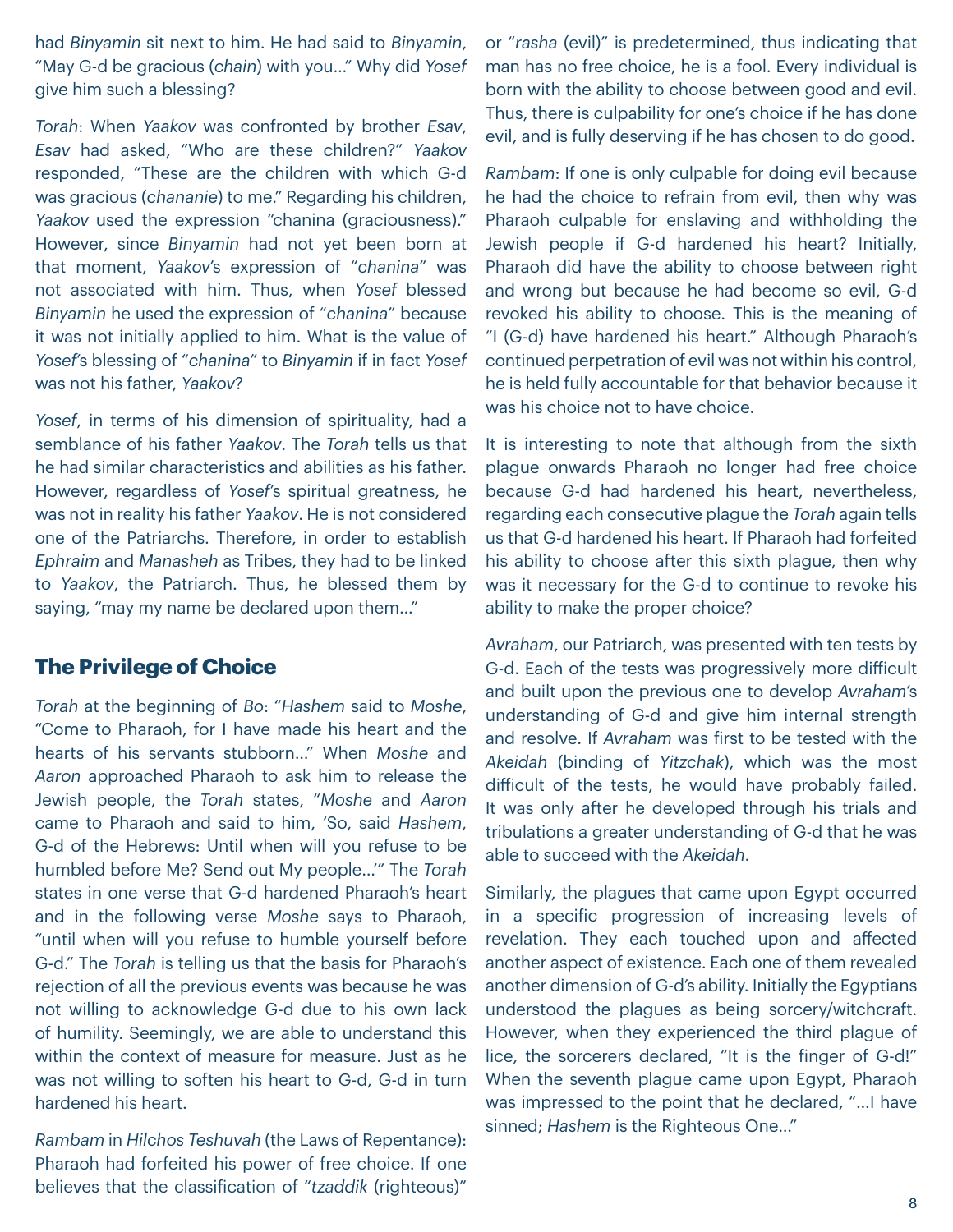The plague of hail was obviously not rooted in witchcraft or nature since two contradictory forces were able to coexist simultaneously. The plague of hail was comprised of water and fire. With each of the plagues Pharaoh came to a new understanding of G-d. Each plague had the potential to bring him to a greater level of clarity and understanding of G-d. Thus, with each new level of clarity and understanding, it was necessary for G-d to revoke his power of choice at that level.

*Torah*: It was Pharaoh's refusal to "humble" himself before G-d that caused his heart to be hardened.

*Gemara*: Regarding a person who is arrogant and haughty, G-d says, "The world is not large enough to contain you and I." In order for one to merit a relationship with G-d one must be humble. If one is arrogant, G-d withdraws from that individual.

*Gemara* in Tractate *Kiddushin*: If it were not for G-d's intervention and assistance to deal with one's evil inclination, it would be impossible to survive spiritually. Because of one's conflicts of interests and natural tendencies/drives, one needs Divine assistance in order to triumph over one's inclinations. After being exposed to the first five plagues, which are classified as "revealed miracles," one should naturally acknowledge G-d's power.

However, because of his arrogance, Pharaoh rejected G-d and behaved as if G-d did not exist. Thus, Pharaoh's rejection of G-d at that point was the ultimate display of arrogance. G-d therefore disassociated Himself from Pharaoh. Consequently, Pharaoh no longer had the power of choice. Therefore, it was not necessary for G-d to be proactive in hardening Pharaoh's heart, but rather it was because of his own arrogance that his heart was hardened.

# **The Importance of the Status of the Jew Before Redemption**

*Torah*, "*Hashem* said to *Moshe*,'…Please speak in the ears of the people: Let each man request of his fellow and each woman from her fellow to borrow silver vessels and gold vessels.' *Hashem* granted the people favor in the eyes of Egypt; moreover, the man *Moshe* was very great in the land of Egypt, in the eyes of the servants of Pharaoh and the eyes of the people."

*Torah*: G-d communicated to *Moshe* to "please" speak to the Jewish people to borrow the valuables of the

Egyptians. The *Gemara* in Tractate Berachos tells us that the *Torah* uses the term "please" to indicate that *Moshe* needed to beseech the people to do so.

*Gemara*: The reason *Moshe* needed to plead with the Jewish people to comply with his request was so that both aspects of the promise made by G-d to *Avraham*, our Patriarch, would be fulfilled. "So that *Avraham*, the *tzaddik*, should not say that the decree 'they shall be enslaved and afflicted for 400 years' was fulfilled and 'afterwards they would go out with great wealth' was not fulfilled. The people said to *Moshe*, 'We are not interested in wealth. We have been in bondage for 210 years and want to leave as soon as possible with our lives. All we want is to be released.' Thus, *Moshe* needed to beseech the Jewish people to borrow the precious possession of the Egyptians."

It is interesting to note that the reason *Chazal* tell us that *Moshe* had to beseech the Jews to borrow the wealth from the Egyptians was so that "*Avraham*, the *tzaddik*" should not have a claim against G-d. *Chazal* could have simply said that the reason the Jewish people needed to borrow was to fulfill the promise that G-d had made to *Avraham* – that they will leave with great wealth. How do we understand this?

*Torah*: G-d caused the Jewish people "to find favor in the eyes" of the Egyptians. In addition, *Moshe* was made to have special status in the eyes of Pharaoh and the Egyptians. It is only after the Jewish people and *Moshe* assumed "favorable" status did they borrow. Why was it necessary for G-d to cause them to assume a special status as a prerequisite to the borrowing? The Jews could have taken the wealth without special status because G-d had already devastated and humiliated Egypt through nine of the ten plagues. What then is the significance of the Jewish people finding "special favor/ charm" in the eyes of the Egyptians?

If the Jewish people had been seen by the nations of the world as renegades/fugitives/escapees, who plundered the wealth of their masters and fled bondage, it would not have been a *Kiddush Hashem* (Sanctification of G-d's Name). *Avraham*, our Patriarch dedicated his life to bringing about *Kiddush Hashem*. The only reason the Jewish people needed to be exiled to Egypt was to purge them of the failing of *Avraham* – who had asked G-d an inappropriate question. It was a *Chilul Hashem* (desecration of G-d's Name) that the Egyptians should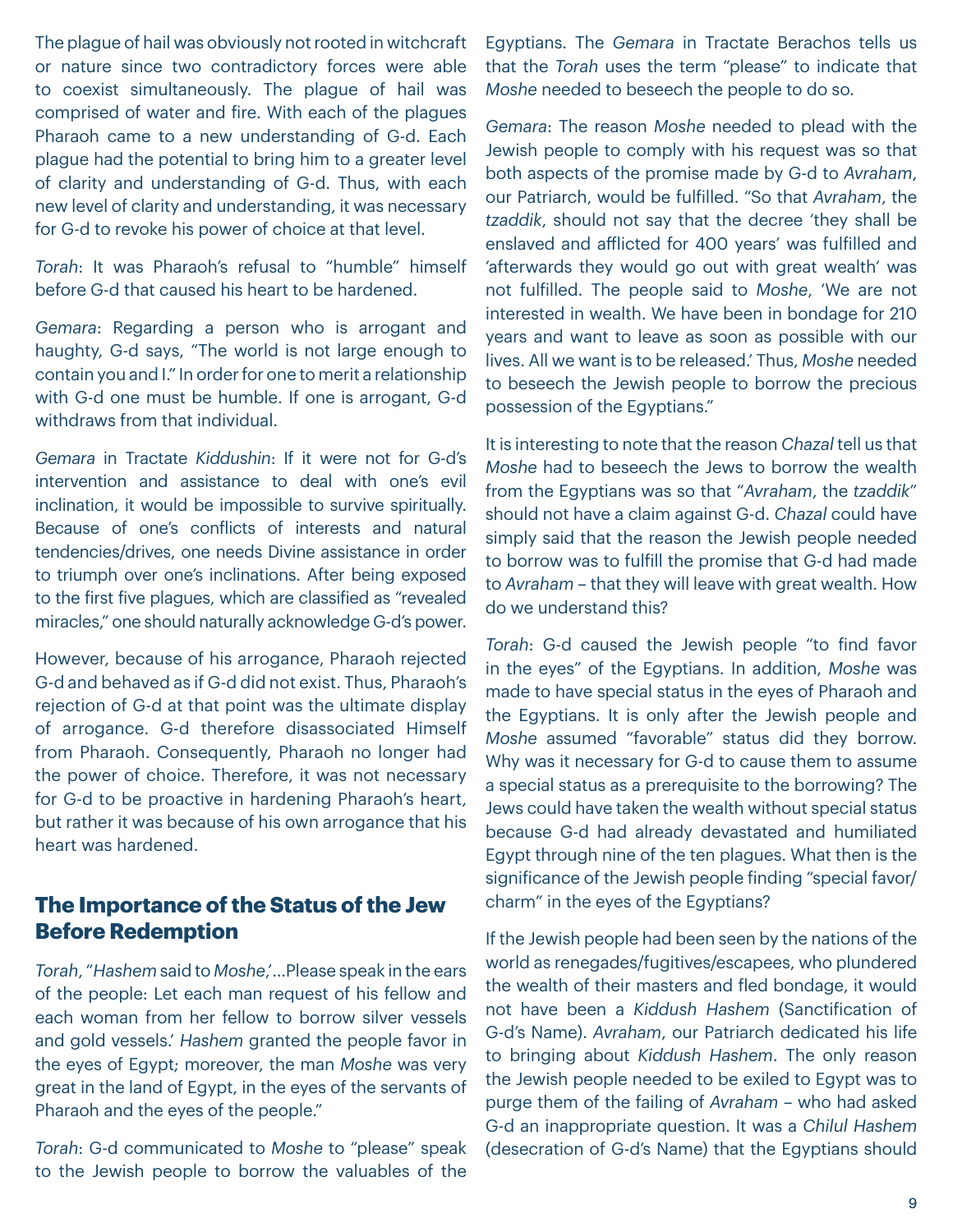enslave the Jewish people – the descendants of the man who introduced monotheism into existence – and ultimately forfeit their heritage/belief in G-d. In order to bring about a proper correction for the *Chilul Hashem* that had transpired because of *Avraham*'s failing, the Jewish people needed to leave Egypt in a manner that would bring about the ultimate *Kiddush Hashem* to reflect *Avraham*'s lifelong commitment to G-d's Glory.

It was public knowledge that G-d Himself destroyed Egypt on behalf of His people – the Jews. This awareness was a *Kiddush Hashem*. Despite the fact that G-d had destroyed Egypt, the Egyptians willingly gave their precious belongings to the Jews because they were perceived as special – even though they were the chattel of the Egyptians for 210 years. Thus, the world will see the Jews as special. The Jewish people left Egypt not as a downtrodden band of slaves, but rather as a valued people of great status and prestige. This was a *Kiddush Hashem*. Thus, we can understand the reason *Moshe* needed to beseech the Jewish people to borrow the precious belongings of the Egyptians.

#### **What Criteria is Needed for Redemption?**

*Torah*: Regarding the month of *Nissan*, "*Hashem* said to *Moshe* and *Aaron* in the land of Egypt saying, 'This month shall be for you the beginning of the months, it shall be for you the first of the months of the year.'"

*Midrash*: "…This month has special value because it is during this month (*Nissan*) that you (the Jewish people) will be redeemed. *Moshe* said to G-d, 'How could this be the month of our redemption? You had said to *Avraham* our Patriarch that it is only after 400 years of servitude that we will be redeemed. We have been in servitude for only 210 years.' G-d responded, 'When I want you to be redeemed I do not consider computations. Rather, I will redeem you when I want to do so – and this is the month of your redemption.'"

*Torah*: After *Moshe* and *Aaron* had approached Pharaoh to ask him to release the Jewish people he withdrew their straw subsidy – but still demanded the same quota of bricks. This intensified the bondage and embittered the lives of the Jewish people.

*Chazal*: It was because of this intensification that the redemption was expedited. Initially the enslavement was to be 400 years; however, because of the intensification of the bondage, it only needed to be

210 years. This intensification was a chesed (kindness of G-d). However, the *Midrash* cited earlier is explaining the time of redemption differently. It was only when "G-d wants" to bring about the redemption that it happens. Meaning, when G-d wants to redeem the Jewish people, He will override all previous criteria. It is because of G-d's intense love for the Jewish people that He wants to bring about their redemption – despite the fact that the Jewish people may be content with their own state of exile.

*Mishna* in Tractate *Sotah*: There are a number of indicators which point to the imminent coming of *Moshiach*. "The faces of the leaders of the generation will be like dogs. Arrogance will be at an overwhelming level. A daughter will stand up against her mother (total lack of respect). The elders will honor the youth etc." The *Mishna* concludes, "We can only rely upon our Father in heaven."

*Reb Chaim of Volozhin z'l*: The concluding statement of the *Mishna* is telling us that the situation will become so bleak and hopeless that the only approach to resolution will be our Father in Heaven. However, *Reb Chaim* of *Volozhin* states that the closing statement of the *Mishna* can be understood differently. When the Jews despair and thus declare that we can only rely upon G-d Himself, this itself is one of the indicators of the imminent coming of *Moshiach*.

Regardless of how we understand the closing statement of the *Mishna*, *Moshiach* will only come when the Jew understands that his state of exile is unacceptable, despite his material success. One must come to the realization that the only security of the Jew is G-d, his Father in heaven. Just as G-d desires to redeem the Jewish people, so to must they desire redemption. However, the *Midrash* that was previously cited gives us another understanding. Under normal circumstances, all the criteria that were previously mentioned must be in place to merit redemption. However, if G-d should deem it the time of redemption because of His intense love for the Jewish people, He will bring it about instantaneously.

*Gemara* in Tractate *Rosh Hashanah*: "Just as your forefathers were redeemed in the month of *Nissan*, you will in the future be redeemed in *Nissan*." Meaning, just as G-d redeemed us from Egypt despite the fact that we did not fulfill the criteria of being in servitude for 400 years, identically in the future, even if the criteria for redemption will not be met, it will occur.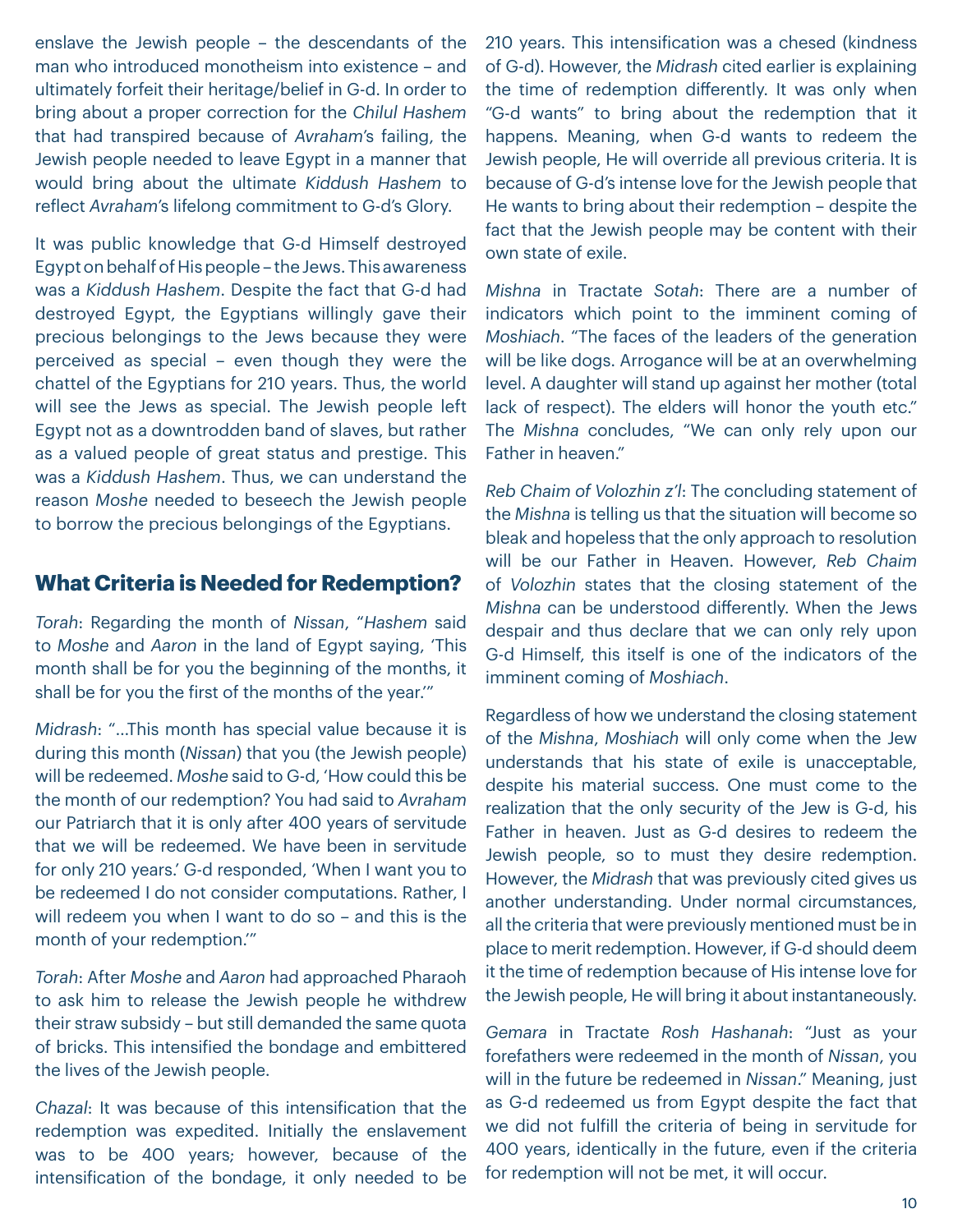#### **The Setting for Kiddush Hashem**

*Torah*: "*Hashem* said to *Moshe*,'…Please speak in the ears of the people: Let each man request of his fellow and each woman from her fellow to borrow silver vessels and gold vessels…" G-d commanded *Moshe* to "Please" speak to the Jewish people to tell them to borrow the silver and gold vessels of the Egyptians. Evidently, by needing to say "please" *Moshe* need to beseech the Jewish people to borrow the wealth of the Egyptians. Without his beseeching, the Jewish people would not have wanted to borrow the wealth.

*Sforno*: The reason *Moshe* needed to beseech the Jewish people was because, "The Jewish people thought, 'If we simply leave with our own belongings, the Egyptians will not pursue us. However if we borrow all of their wealth and leave the Egyptian never to return, they will pursue us. Thus it is better not to ask to borrow the wealth." Thus *Moshe* needed to plead with the Jewish people to borrow the wealth of the Egyptians.

*Sforno*: G-d said to *Moshe*, 'Please speak to the Jewish people to beseech them to borrow the wealth, because it is in only through this that the salvation will come about.' Meaning, what seemed to be not in the best interest of the Jewish people was in fact what brought about the ultimate salvation. The Jewish people borrowed the wealth as per *Moshe*'s pleading and they were pursued by the Egyptians just as they had feared. If they had not taken the wealth, Pharaoh would not have been able to motivate his people to pursue the Jewish people. G-d had already devastated Egypt on their behalf. However, since the Jewish people had taken that which was most precious to the Egyptians, they were pursued. How did this bring about the ultimate salvation?

The greatest miracle of the exodus was the splitting of the Sea. Had the Jewish people not taken the valuables, the Egyptians would not have pursued them and there would not have been a need to split the Sea. The revelation at the splitting of the Sea was at such an advanced level that even the prophet *Yechezkel* did not merit to see what the maidservant saw at the splitting of the Sea. If the Jewish people had not taken the valuables, they would not have been privy to such a level of revelation. All of the events of the exodus were in preparation for the giving of the *Torah* at Sinai, which was the ultimate salvation. Every experience that the Jewish people had during the exodus was to advance their spirituality in order to make them worthy

and give them the greatest capacity to be taken as G-d's people at Sinai.

*Chazal*: At Sinai when G-d spoke to the Jewish people, each person prophesized to the level of his own spiritual capacity. Thus, the greater the capacity the more advanced and profound is the level of understanding of the transmission of the *Torah*. If the splitting of the Sea had not occurred, the Sinai event would not have been at that advanced spiritual level. The Jewish people had experienced such a profound level of revelation of G-d's Presence at the splitting of the Sea that they were able to point and say, "This is my G-d!" Thus, although the Jewish people were initially terrified by the prospect of the Egyptians pursuing them, it was because of their borrowing the wealth that they experienced the ultimate salvation at Sinai in the most advanced state.

*Chazal*: G-d interacts with the world in the manner of "measure for measure." The Egyptians were drowned in the Sea because they killed the firstborn Jewish males by drowning them in the Nile – measure for measure. The revelation of Divine Justice in the world is a *Kiddush Hashem* (Sanctification of G-d's Name). The measure for measure punishment that was brought upon the Egyptians at the Sea was a testament to the world that there is a Judge and there is Justice. The world is not a random stream of events but rather the Omnipotent Being directs every aspect of existence.

The splitting of the Sea was not only beneficial for the spiritual development of the Jewish people as a preparation for Sinai, but also it was a *Kiddush Hashem* as a testament of G-d's Justice. Even the most advanced civilization in the world was subject to Divine Justice and could not outwit G-d. Thus, *Moshe* needed to beseech the Jewish people to borrow the wealth because despite the fact that the pursuit of the Egyptians was inevitable, it would bring about the ultimate salvation and *Kiddush Hashem*.

#### **The Innate Difference Between the Jewish People and the Nations of the World**

*Torah*: "*Hashem* said to *Moshe*, "…I shall harden the heart of Pharaoh so that I may multiply My signs and My wonders upon Egypt…Pharaoh will not heed you, and I shall put My hand upon Egypt."

*Rashi* citing *Chazal*: "G-d said, 'It is known to Me that when the nations of the world do *Teshuvah* (repent) they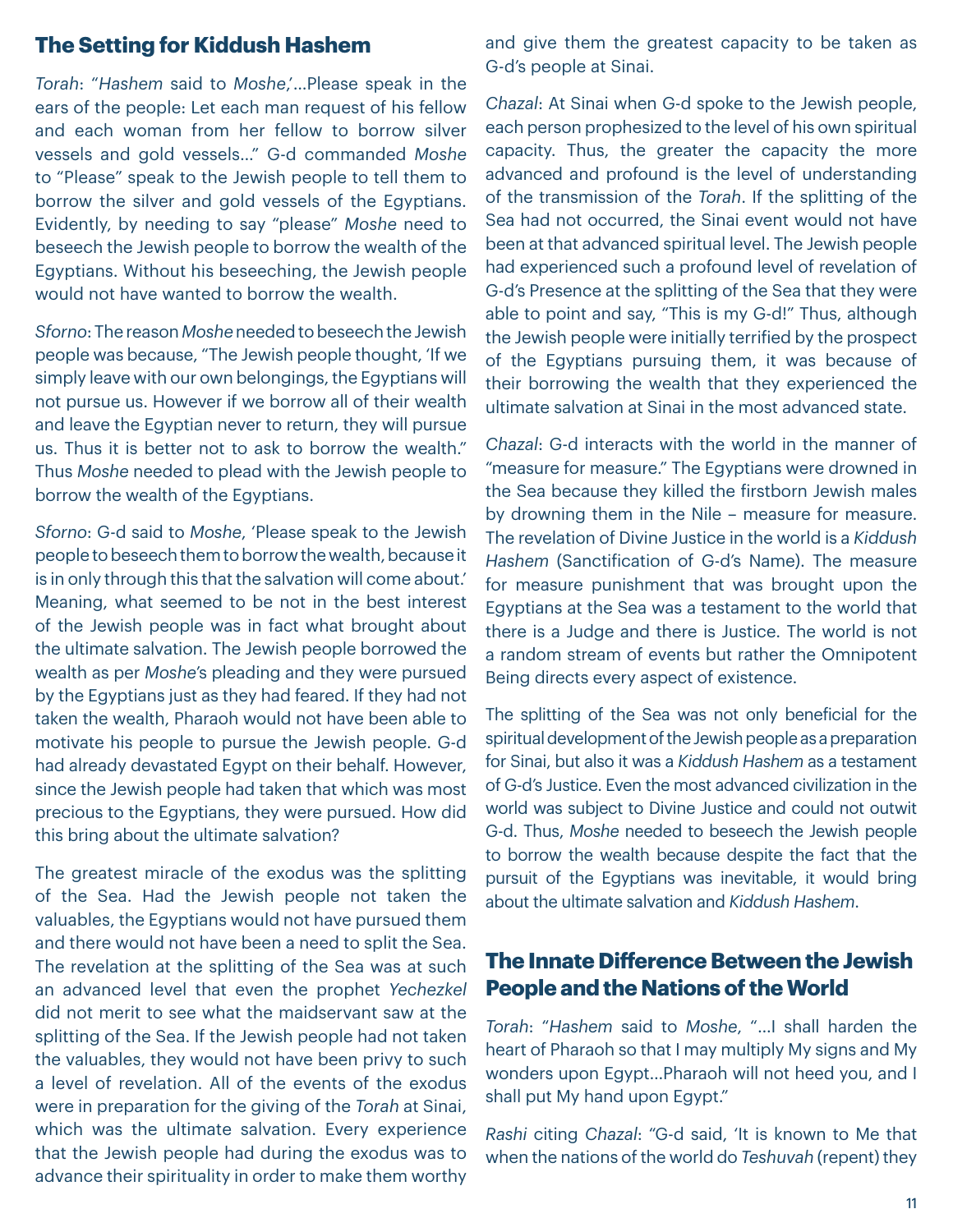will not do so with a whole heart. It is better that I harden their hearts so that I should have the opportunity to increase My signs (miracles) so that the Jewish people should recognize My strength.' G-d brings tragedy and destruction upon the nations of the world so that the Jewish people should take notice and fear Him. As it is written, "I have cut down nations and made their corners desolate so that you should take *mussar* (reproach)."

*Sifsei Chachamim* explaining *Rashi*: "G-d said, 'If I do not harden the heart of Pharaoh, he and the Egyptians will definitely do *Teshuvah*. However, it is revealed before Me that it will not be a complete *Teshuvah* with a full heart. If I should bring further plagues and tragedies upon them, mankind will say – 'This is the way of G-d, that he brings destruction upon those who do *Teshuvah*.' They will not realize that it is only because they did not do a complete *Teshuvah*. Therefore, I will harden the heart of Pharaoh so that he should not do *Teshuvah* of any sort, thus avoiding a desecration of My Name."

When one does not do a complete *Teshuvah*, G-d will bring upon him further punishment to purge him of his spiritual impurity to bring him to the realization that his *Teshuvah* was not complete. However because the nations of the world do not perceive the possibility of punishment in this context, G-d will not allow them to begin the *Teshuvah* process.

*Chazal*: When King Solomon built the *Bais HaMikdash* (Temple) he prayed to G-d that when the non-Jew comes to pray on the Temple mount, his prayers should be received regardless of his level of worthiness. This is so he should not accuse G-d of being unfair. However, regarding the Jewish people, G-d should only respond to the prayers of those who are worthy. It is because the Jew will understand that if G-d does not respond to his requests and supplications, it is due to his unworthiness.

*Midrash*: There is no nation in the history of existence that G-d began to punish that was not ultimately destroyed. The reason for this is the more G-d inflicts punishment upon them, the more they became enraged and defiant with G-d. They believed that they were undeserving of punishment. As a result of their increased rejection of G-d, they ultimately had to be destroyed. The Jew, on the other hand, when tragedy and suffering befall him, will ultimately introspect and reflect on his past behavior. This is a fundamental and innate difference between the way the Jew and the non-Jew process each of their own realities.

It is interesting to note that in *Haazinu* the *Torah* states, "G-d says, 'My arrows will be expended from My quiver (inferring that the Jewish people will not be expended).'"

*Rashi* citing *Chazal*: We can explain this with an allegory. It is similar to an archer who shoots his arrows at a secure beam. Eventually all his arrows will be expended but the beam remains standing and intact. So too, despite the difficulties and suffering that G-d will bring upon His people (to do *Teshuvah*), they will not be destroyed through punishment. Rather, they will introspect and bring themselves to a point of reinstatement. This is not the case with the non-Jew. The Sanctification of G-d's Name (*Kiddush Hashem*) in Egypt was as a result of the non-Jew not understanding that even if he had done *Teshuvah*, it would not have been sufficiently complete. They would have not understood that their difficulties were because of their own shortcomings.

When G-d offered the *Torah* to the nations of the world at Sinai, their response to G-d was, "What is written in it?" They were not willing to accept its dictates unless they knew in advance that it did not conflict with their own interests. When G-d told the Edomites (*Esav*) that the *Torah* contains the commandment "Thou shall not kill," they responded, "We cannot accept the *Torah* since it is contrary to the blessing that we received from our grandfather *Yitzchak*- that we are to live by the sword." Thus, they rejected it.

If G-d had told them that the *Torah* contained the *mitzvah* of honoring one's father and mother, which was the commandment *Esav* observed meticulously, the Edomites would have agreed to accept the *Torah*. However, the basis for their acceptance would have been to fulfill their own interest rather than submitting to the word of G-d. On the other hand, the Jewish people unequivocally declared, "*Naaseh v'nishma* – we will do and we will listen," when they were offered the *Torah*. The basis for their acceptance of the *Torah* was that it was the Will of G-d. Their needs and conflicts of interest were not relevant at that moment. The Jew has the ability to see beyond his own circumstances and evaluate the moment correctly even if it means to recognize his own shortcoming.

#### **Greatness Lies in What is not Obvious**

*Torah*: "The minister of *Midian* (*Yisro*) had seven daughters; they came and drew water and filled the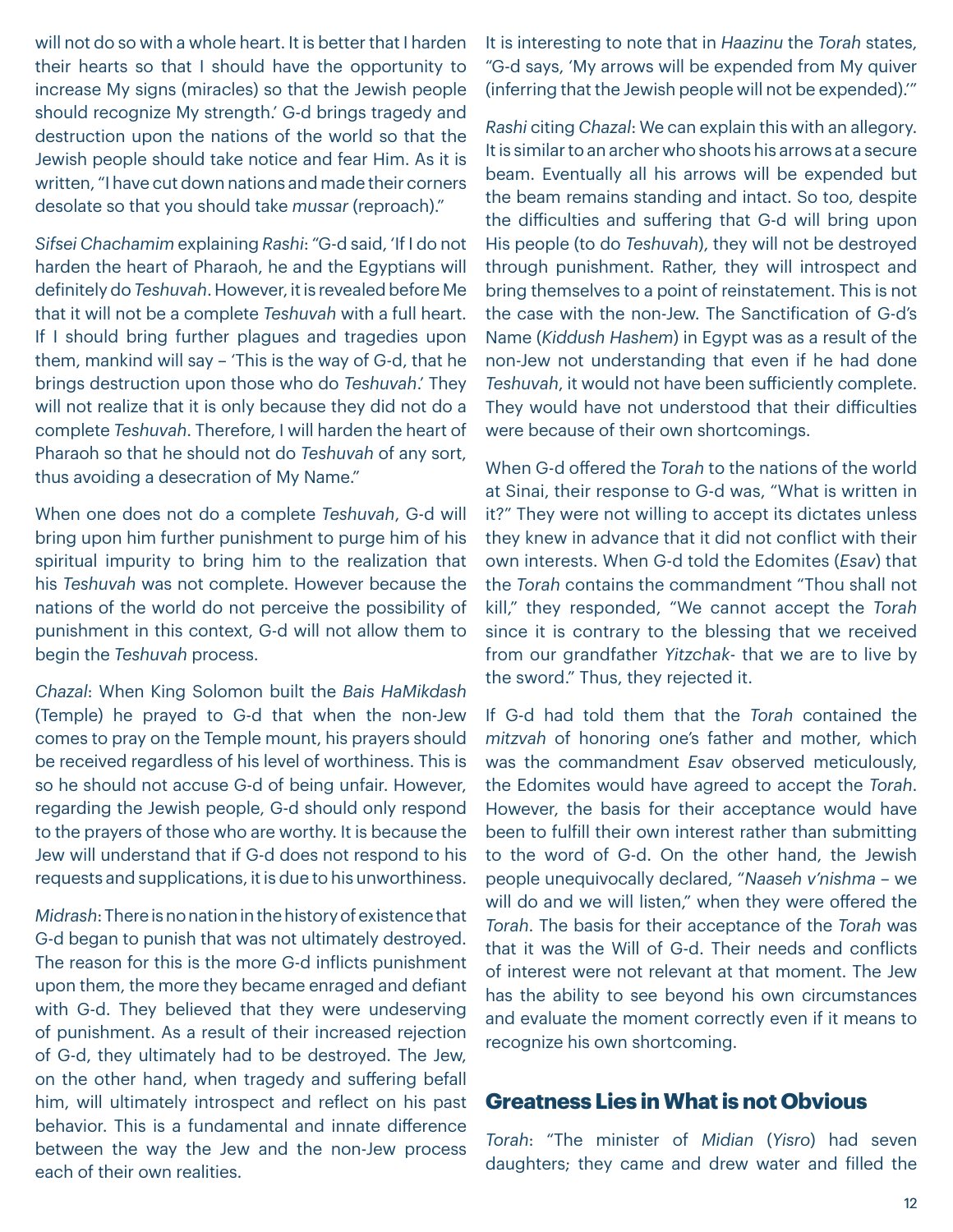troughs to water their father's sheep. The shepherds came and drove them away. *Moshe* got up and saved them and watered their sheep. They came to *Reuel* (*Yisro*) their father. He said, "How could you come so quickly today?" They replied, "An Egyptian man saved us from the shepherds, and he even drew water for us and watered the sheep." He said to his daughters, "Then where is he? Why did you leave the man? Summon him and let him eat bread!"

*Rashi* citing *Chazal*: When *Yisro* said, "let him eat bread" he meant that *Moshe* should be considered as a candidate for marriage to one of his daughters. Why did *Yisro* feel that *Moshe* was worthy to be a perspective husband for one of his daughters? Were there no other available men for marriage in the *Midian* community? *Yisro*, the sheik of *Midian*, was not a person of ordinary ability. He was an individual with exceptional understanding and ability and was therefore sensitive to many events and issues that most were not. As we see, *Yisro* heard (as the entire world had) that G-d had taken the Jewish people out of Egypt. *Yisro* was affected by this information differently then the rest of the world. He was compelled to leave his glory to join the Jewish people in the desert. When *Yisro* heard what "the Egyptian man" (*Moshe*) had done for his daughters he immediately appreciated the how special he was. He understood that the man was a person of unique character.

Although *Moshe* went out of his way to assist *Yisro*'s daughters, he nevertheless did not seek any remuneration or acknowledgment. This level of behavior was something out of the ordinary. Under normal circumstances, the individual who offered this level of assistance would have returned with the daughters so their family would understand and appreciate what he had done for them. Even though he put his life in jeopardy when fending off the attackers and subsequently watered *Yisro*'s flocks, he walked away without any interest in acknowledgment. *Yisro*, being a highly astute individual, immediately recognized *Moshe*'s unequaled quality of person. He therefore asked his daughters, "why did you not bring him back?" – he was a qualified husband for one of them.

*Midrash Tanchuma*: "*Hashem* does not give greatness to a person unless he has been checked and tested in an insignificant area. It is only then that *Hashem* causes him to ascend to greatness." The *Midrash* gives the example of two world-renown individuals: *Dovid HaMelech* (King David) and *Moshe Rabbeinu*. *Dovid* as a shepherd would take his flock into the desert to graze, because he was concerned that if they would graze closer to the community they may graze on lands that were not his and thus he would be in violation of stealing. Even if *Dovid* had not taken his flock into the desert, he would have been careful and vigilant not to allow them to graze in a location that was not his. Nevertheless, *Dovid* conducted himself in a manner that was above reproach.

Even if it were remotely possible for the sheep to steal, this was not acceptable to him. Therefore, *Dovid* was chosen to be the king of Israel. The *Midrash* is teaching us that through one's actions, which seem to be insignificant, one is chosen for greatness by *Hashem*. Similarly, *Moshe* also led the flocks of his father-inlaw into the desert to graze out of the same concern. *Hashem* said to *Moshe*, "Since you were so faithful in your responsibility to your flock, because you wanted your behavior to be above reproach, you shall lead My flock (the Jewish people)." *Yisro* understood from something that seemed to be unnoticed and insignificant to others, that *Moshe* was a person who was very special and unique. It is through one's behavior that is normally unnoticed that one reveals his true character.

*Gemara* in Tractate *Shevuous*: A judge must value a case that is worth one cent as much as another case worth an enormous amount of money. The judge is not permitted to even switch the order of adjudicating the case of minimal value with the case of greater monetary value. The *Gemara* tells us that both cases are of equal importance. Thus, the judge must be a person of such caliber that he does not differentiate between the inconsequential amount of money (the penny) and an enormous amount of money.

In order to recognize a special individual, one needs to be special himself. When *Reb Yisroel Salanter z'tl* was a mere youth of seventeen years, he recognized the greatness of a certain individual in his community who was working in a distillery. By the age of ten, *Reb Yisroel Salanter* was proficient in the entire Talmud. At the age of seventeen, he was already recognized as a great *Torah* mind. *Reb Yisroel Salanter* approached this individual on his way to the distillery and asked him to become his *rebbe* (teacher). The individual replied, "I am no more than a laborer in a distillery. Why would you think that I am qualified to be your *rebbe*?" *Reb Yisroel* replied, "I have noticed the manner in which you conduct yourself during the Morning Service.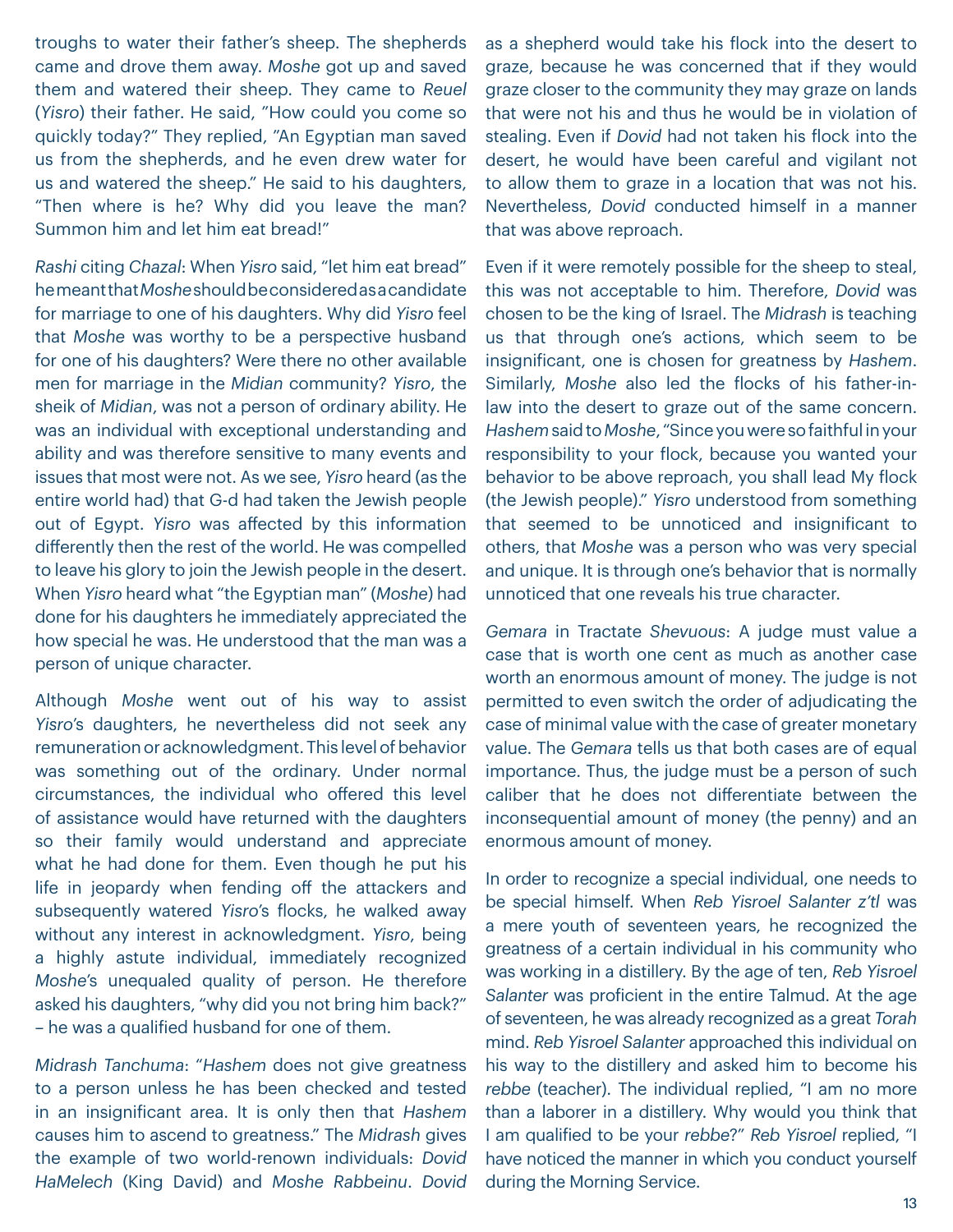Every aspect of your conduct during the service adheres meticulously to the various opinions of the *Halachic* Decisors (*poskim*). Your behavior is one of a kind and therefore it indicates to me that you are a hidden *Torah* Sage." This was *Reb Yosef Zundel of Salant z'tl*, one of the leading *Torah* Sages of that generation. *Reb Yisroel Salanter* was able to perceive and recognize what others could not. Because he himself was special, he was able to identify his rebbe *Reb Yosef Zundel of Salant*. We can see that the true greatness of an individual is revealed in the way one conducts himself in areas that are unnoticed by others.

# **The Eternity of The Jewish People Rooted in G-d**

*Torah* in *Shemos*: *Hashem* instructed *Moshe* to present himself to Pharaoh and request that the Jews be released from their bondage. "Afterwards *Moshe* and *Aaron* came and said to Pharaoh, 'So said *Hashem*(*YKVK*), the G-d of Israel, Send out My people that they may celebrate for Me in the wilderness.' Pharaoh replied, 'Who is *Hashem* (*YKVK*) that I should heed His voice to send out Israel? I do not know *Hashem*, nor will I send out Israel!'"

*Midrash*: When Pharaoh was told that "*Hashem*, the G-d of Israel" wanted the Jews to be released, he immediately consulted his book of deities but did not locate the deity of "*YKVK* (the four letter Name of G-d)-*Hashem*" listed. Pharaoh thus responded to *Moshe*, "I do not know *Hashem*." *Moshe* then said to Pharaoh, "The G-d of the Hebrews (*Elokei Ha'Ivrim*) happened upon us…"

It is interesting to note the different appellations for G-d used by *Moshe* and their significance. When *Moshe* initially presented himself to Pharaoh he used the appellation "*YKVK* – *Hashem*" in conjunction with the Jewish people being referred to as "*Yisro*el- the Children of Israel." However after Pharaoh's response, *Moshe* changed his presentation as the agent of the "G-d of the Hebrews – *Elokei Ha'Ivrim.*" He no longer used the appellation of "*YKVK*," and the Jewish people were referred to as the "Hebrews" and not "*Yisro*el." How do we understand this?

*Parshas Va'eira*: Before the plague of Blood, "*Hashem* said to *Moshe*, 'Go to Pharaoh…You shall say to him, *Hashem* (*YKVK*), the G-d of the Hebrews (*Elokei Ha'Ivrim*), has sent me to you, saying: Send out My people… So says *Hashem*, Through this shall you know that I am *Hashem*; behold, with the staff that is in my hand I shall strike the waters that are in the River, and they shall change to blood. The fish that are in the water shall die…" In this context the appellation for G-d is "*Hashem* (*YKVK*)," however, regarding His relationship to the Jewish people He is identified as "*Elokei Ha'Ivrim* – G-d of the Hebrews." What is the significance of these changes of reference to G-d?

*Rabbeinu Bachya*: The title for the monarch of Egypt was always "Pharaoh." This appellation contains the Hebrew letters "*ayin*, *pay*, *raish*" which spells the word "*aafar* – dust/earth." The Egyptian people believed that existence was limited to the physical and the powers at hand/ deities were purely to maintain physical existence. They rejected the belief of a spiritual realm, which transcends physical existence. Thus it is befitting that the king of the Egyptian people, who epitomized the essence of his people, is given the title of "Pharaoh" which connotes earthiness and physicality.

The appellation "*Hashem* (*YKVK*)," which denotes "I was, I am, and I will be," identifies G-d as the Infinite and Omnipotent Being. The concept of an infinite G-d who is not bound by nature and who transcends existence was something that was rejected by Pharaoh. This is the meaning of his initial response to *Moshe*, "Who is *Hashem* (*YKVK*) that I should heed His voice to send out Israel? I do not know *Hashem* (*YKVK*), nor will I send out Israel!" There is no such Being or Power that goes beyond the finite.

When the *Torah* refers to the Jewish people as "*Yisroel*" or "*B'nei Yisroel*" it is using the appellation that was given to *Yaakov* after he had wrestled with and defeated the angel. He had dominated the physical and spiritual, thus establishing himself as the one who transcends the constraints of physicality. *Yaakov* was thus given the name "*Yisro*el" which connotes the eternal person, who has relevance to the infinite. Thus, the *Torah* initially refers to the Jewish people as "*Yisro*el" within the context of "*Hashem* (*YKVK*)" to indicate that the Jewish people have relevance to the Being who is *YKVK* – the Infinite/Eternal Being.

The basis for the Jewish people being an eternal people is because of their relationship and connection to *Hashem* (*YKVK*). Just as *Hashem* cannot be quantified; so too the Jewish people cannot be quantified. As G-d had promised *Avraham*, the Jewish people will be as numerous as "the stars in the heaven" and "the sands on the seashore." This quantification of the Jewish people is not in a quantitative sense; but rather, in a qualitative sense. This is the reason the actual number of the Jewish people has always been insignificant (regarding our physical existence) vis-à-vis the nations of the world.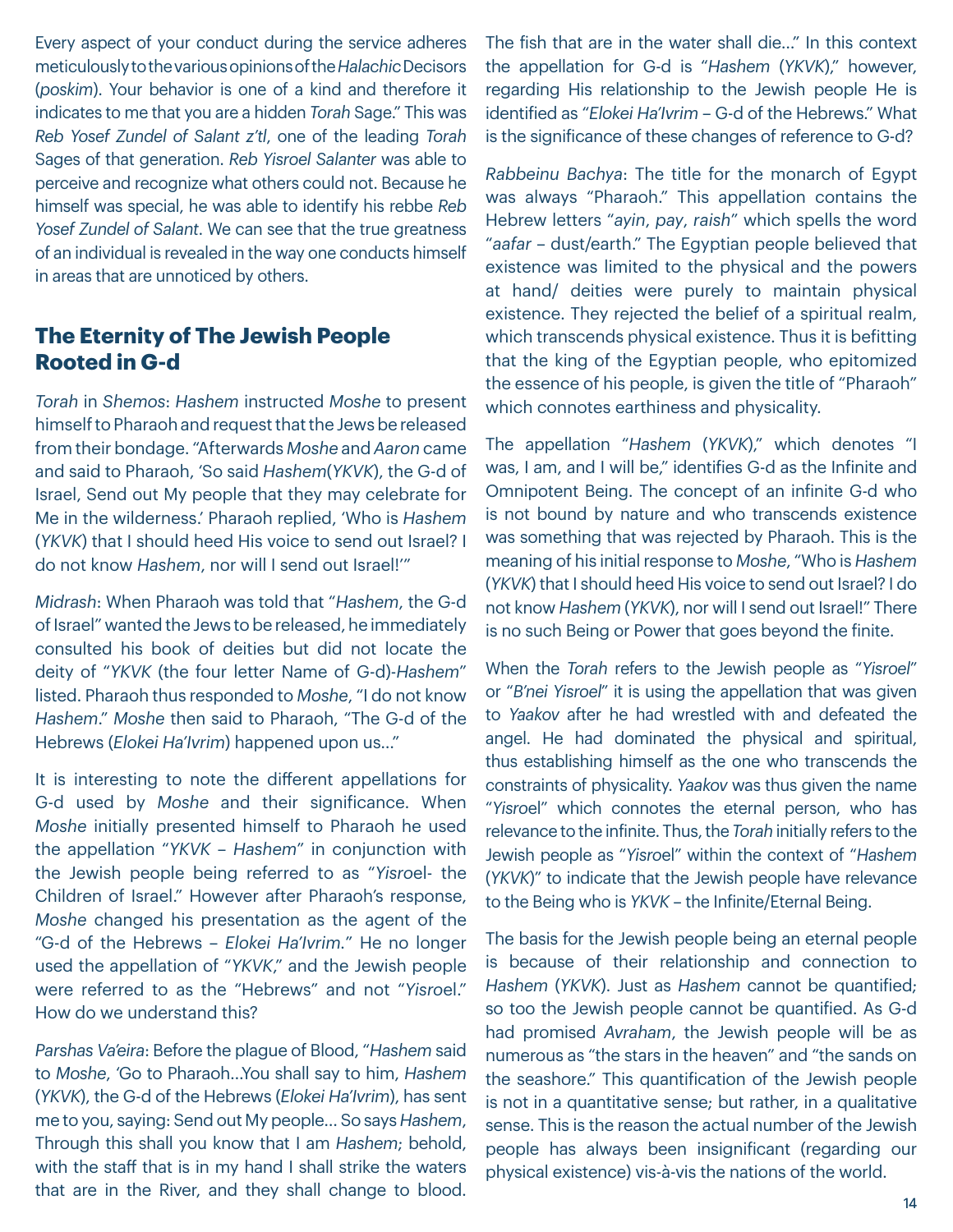After Pharaoh rejected *Moshe*'s presentation of his credentials as the agent of "*YKVK*," he refers to G-d as "*Elokei Ha'Ivrim* – G-d of the Hebrews" because Pharaoh could not accept the reality of the Infinite. The appellation "*Elokei Ha'Ivrim*" simple means "the Power/ Deity behind the people who came from the other side of the river (*Ivrim*)." In terms of the Jews as a physical people, *Moshe* refers to their G-d and them as "*Elokei Ha'Iverim*" which was a term and identification that Pharaoh would accept and consider.

*Parshas Va'eira:* The *Torah* uses both appellations for G-d before the onset of the plague of Blood- "*Hashem* (*YKVK*), the G-d of the Hebrews (*Elokei Ha'Ivrim*)" to indicate that if Pharaoh did not release the Jewish people (no different than other physical nations) he would be punished by *Hashem* (*YKVK*) – the Infinite Being who transcends the laws of nature.

*Sforno*: Sorcery and witchcraft can only change the appearance of nature. It cannot change its essence. The sorcerers and magicians of Egypt were able to change the appearance and texture of the water to seem that it had assumed the properties of blood. However, its essence remained water.

*Torah*: *Moshe* had said, "…I shall strike the waters that are in the River, and they shall change to blood. The fish that are in the water shall die…" to indicate that when *Hashem* (*YKVK*) changed the water to blood, its essence was also changed.

*Sforno*: The additional verse, "The fish that are in the water shall die…" is to qualify that the change to blood was not merely visual but an actual transformation. *Moshe* initially was communicating to Pharaoh that the Jewish people were physical beings only because of their circumstance; however, their essence was spiritual with relevance to the Infinite and Omnipotent Being – *YKVH* (*Hashem*). Despite the fact that Pharaoh could not believe in such a Being, he would be compelled to accept this belief through the plague of Blood – because it is only the Creator of the Universe (the Omnipotent One) who could transform water into blood.

#### **Appreciating G-d's Mercy**

*Parshas Va'eira*: "*V'yadaber Elokim* – G-d spoke to *Moshe* and said to him, "I am *Hashem*…"

*Rashi* citing *Chazal*: The *Parsha* begins with the appellation of "*Elokim*" because it connotes the Attribute of Justice. At the end of the previous *Parsha*, the straw subsidy that was provided by the Egyptian government (as one of the materials needed to manufacture bricks) was withdrawn from the Jewish people. However the same quota that was demanded of them until time was not reduced- despite the fact that the Jews themselves needed to gather their own straw for the manufacturing of the bricks. *Moshe* said to *Hashem*, "My Lord, why have You done bad to this people? Why have You sent me?" *Hashem* responded to *Moshe*, "Now you will see what I shall do to Pharaoh…"

*Midrash*: The word "Now" in the verse infers that *Moshe* would only "now" witness the redemption and exodus from Egypt but will not merit to bring the Jewish people into the Promised Land/ Canaan. Because *Moshe* had no right to express himself in the manner that he had, he forfeited the right to enter into the Land. Thus, *Moshe* is addressed by G-d as "*Elokim*" to indicate he was being judged by the Attribute of Justice. Additionally the term "*v'yadaber*- spoke" is a more formal manner of speech than "*vayomer*-said." G-d was communicating to *Moshe* in a most formal manner.

*Ohr HaChaim HaKadosh*: The verse which concludes with the words "I am *Hashem*," indicates that *Hashem* is the G-d of Mercy. Meaning what *Moshe* had depicted and understood as having done "bad" to the Jewish people, as an expression as His Attribute of Justice, was in fact an expression of His Attribute of Mercy. The Jewish people were meant to be in Egypt for 400 years as G-d had said to *Avraham* our Patriarch. However, because of the intensity of suffering, the bondage was reduced to 210 years. Thus, the withdrawal of the straw subsidy was in fact an expression of G-d's Mercy because it shortened their stay in Egypt. *Moshe* should have recognized this as mercy and not questioned G-d as he had done.

*Midrash Tanchuma*: *Avraham*, *Yitzchak*, and *Yaakov* did not question *Hashem* although He did not reveal His Name (*YKVK*) to them. However, *Hashem* did reveal His Name (*YKVK*) to *Moshe* and he did question Him. Thus because of this failing, *Moshe* would only witness the initial redemption but would not enter into the Promised Land.

*Midrash*: "*Moshe* was judged with the Attribute of Justice, as the verse states, "*V'yadaber Elokim* – G-d spoke to *Moshe*…" However the Jewish people were judged with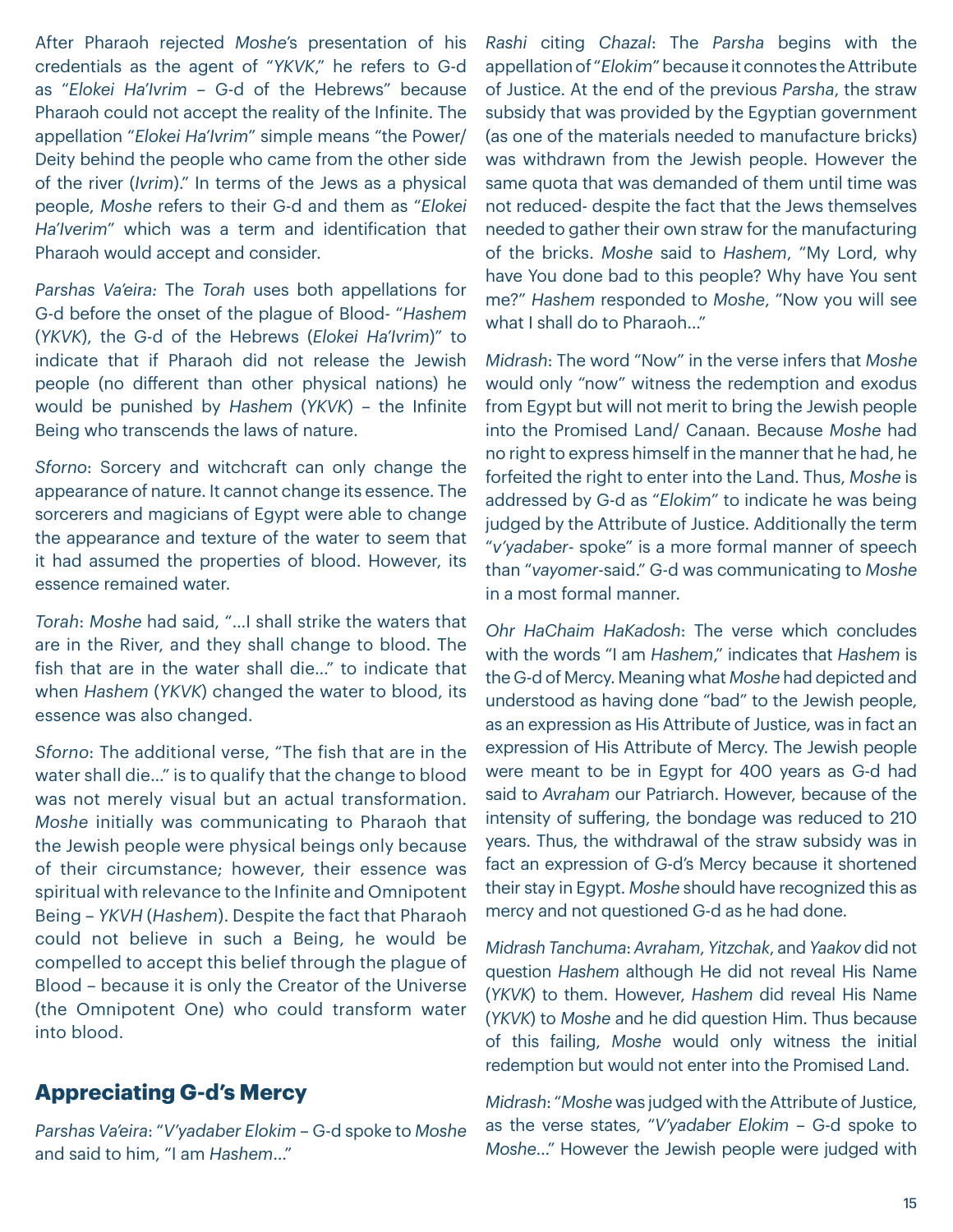the Attribute of Mercy as the verse states, "I am *Hashem*." Meaning, although *Moshe* was not worthy of the Attribute of Mercy, nevertheless, the ultimate redemption would only come through the Attribute of Mercy.

One could think that the Jewish people, although they are undeserving, succeed because of their leaders. However, this is not the case. It is true that without a person who did not have the qualifications of *Moshe* Rabbeinu, the redemption could not have taken place. *Moshe* was only able to evolve into the special person that he was only because he was needed to be the one to take the Jews out of Egypt. Since Jewish people needed to be redeemed they needed a qualified Redeemer. The emphasis is not on the Redeemer, it is on the merit and worthiness of those who are to be redeemed. The Jewish people themselves have merit because of their Patriarchs (*Avraham*, *Yitzchak*, and *Yaakov*) and thus *Hashem* will always provide them with a qualified Redeemer.

#### **The Objective of the Plagues**

*Torah*: Regarding the Plague of Frogs, "*Hashem* said to *Moshe*, Say to *Aaron*, 'Stretch out your hand with your staff over the rivers…and raise up the frogs over the land of Egypt." The frogs had pervaded all of Egypt – the houses, the land, and even entered into the innards of the Egyptian people. The plague reached an intolerable level. Pharaoh summoned *Moshe* to request of him to remove the plague. *Moshe* agreed to do so saying, "It shall be as you requested – so that you will know that there is none like *Hashem*, our G-d." Meaning, the purpose of the Plague of Frogs and its subsequent removal was so that Pharaoh should "know" that there is no Being that is comparable to *Hashem*.

*Torah* revealing the objective for the Plague of Wild Beasts and its subsequent removal: "…I shall incite against you…the swarm of wild beasts…so that you will know that I am *Hashem* in the midst of the land…"

*Torah* regarding the Plague of Hail: "…For this time I shall send all My plagues against your heart… so that you shall know that there is none like Me in all the world…" The *Torah* makes it a point to continuously use the phrase "so that you shall know …" It does not state, "so that you shall understand that I am G-d..." Evidently there is a difference between "knowing" and "understanding." "Understanding" is based on intellectual reasoning and comprehension. One can develop an understanding of something through a process of reasoning. However if it should be demonstrated that one's understanding or evaluation of something was incorrect, based on false reasoning, then it would cause him to change his understanding of fact. Because "Understanding" is based on evaluation, it is thus subject to conflict of interest.

However, the term "knowing" is applied and utilized in a situation that is not based on intellectual evaluation and reasoning; but rather, on fact. For example, one "knows" that if he were to put his hand into fire he would be burned. There is no need for the intellectual process to be utilized to come upon this reality. Thus, it is not subject to conflict of interest. The *Torah* uses the term "know" and not "understand" regarding the objective of the plagues, in order to communicate that G-d's obviousness in each one of these instances was at such a revealed level that it was established as fact. Thus, G-d's Omnipotence could not be denied. One did not require any level of intellectualism or reasoning to accept this truth.

*Pirkei Avos (Ethics of our Fathers)*: "*Rebbe* says, "If one considers these three things he will never sin. You should know what is above you. There is a seeing eye, a listening ear, and all of your actions are recorded in a ledger…" It is interesting to note that the term used by *Rebbe* is not "you should understand" but rather "you should know." Meaning, if one "knows" that there is a seeing eye, a listening ear, and that all of one's actions are recorded, it is only then that one will not sin. One must live every moment of his life "knowing" that G-d and His involvement in creation is fact. If one internalizes this as a reality, he will not sin. It is only when one believes this on a conceptual level and not as fact/reality, that one's conflicts of interests could allow him to see it differently.

*Chazal*: "You should know before whom you stand." Here again, the term "know" is used rather than understand.

The objective of the plagues of Egypt was to reveal and present to the Jewish people and the Egyptians that G-d is a reality and His omnipotence is fact. King David lived every moment of his life "knowing" that there is a G-d. G-d was always before his eyes as it is stated in *Tehillim* (Psalms), "*Hashem* is always before my eyes." Anything that is less than "knowing" is subject to one's conflict of interest.

#### **G-d- the Infinite**

*Torah*: "Say to the Children of Israel: 'I am *Hashem* (*YKVK*), and I shall take you out from under the burdens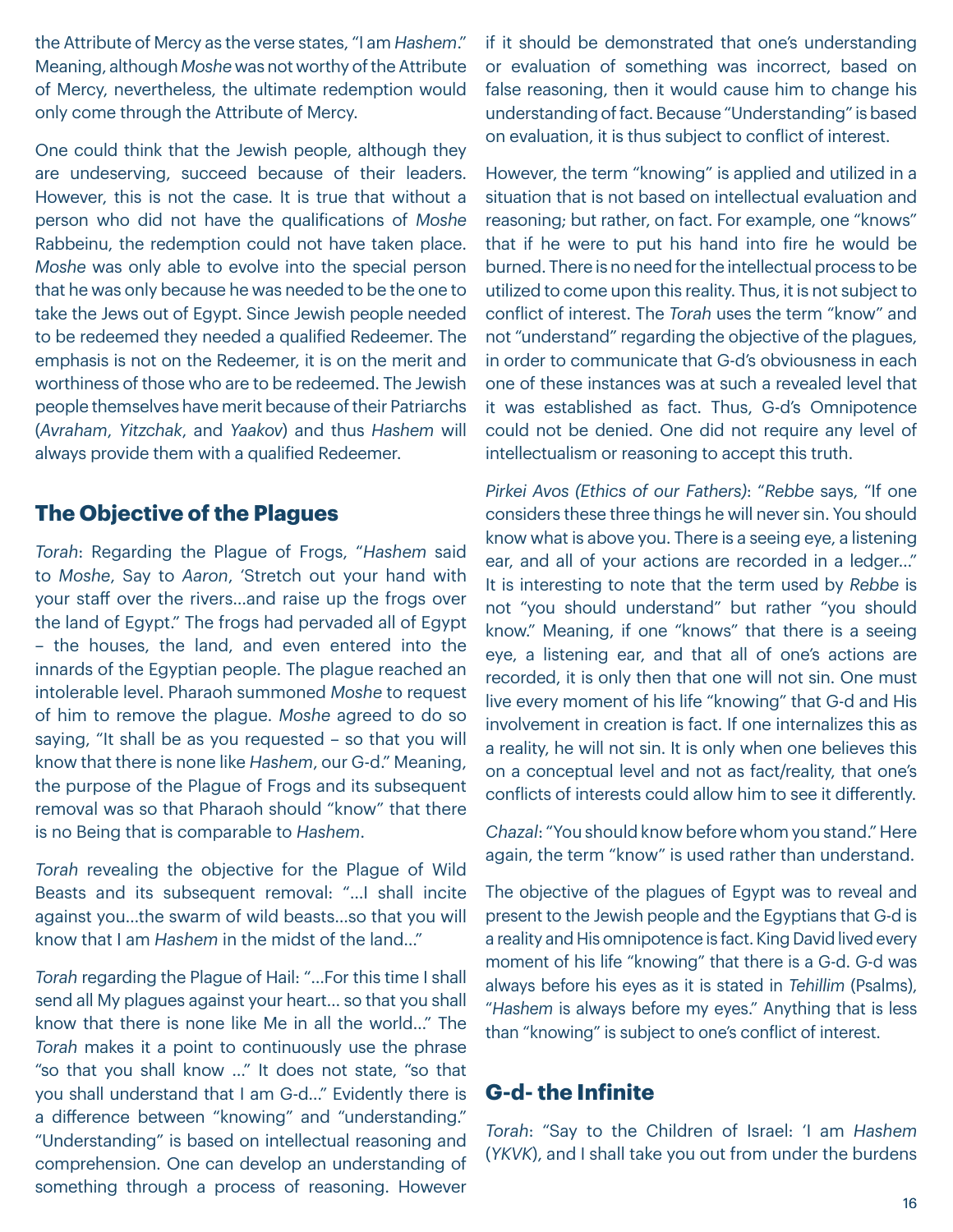of Egypt; I shall rescue you from their service; I shall redeem you with an outstretched arm and with great judgments. I shall be a G-d to you…" G-d said to *Moshe* to inform the Jewish people that He was going to free them from the enslavement of Egypt. In this verse the four expressions of redemption are mentioned. Meaning, the Jewish people will experience four levels of extrication before they are fully redeemed.

*Mahral of Prague z'tl* in *Gevuras Hashem:* The number four signifies being totally opposed. When one is surrounded on all four sides, one has no route of escape. For example, the Four Kings who had taken *Lot* (*Avraham*'s nephew) as a captive, had done so only as a ruse to entrap *Avraham* to destroy him. The Four Kings totally opposed *Avraham*'s existence. The exile that was decreed upon the Jewish people by G-d in the Covenant between the Parts was, that the Jews shall be "strangers in a land that was not their own " for a period of 400 years (which is a multiple of four). The Jewish people are destined to experience four exiles until the end of time – Babylon, Persian/ Medes, Greek, and Roman. Maharal also explains that there is another connotation of the number four, which is the loss of identity- because one is totally surrounded and subsumed by his situation. For example, a slave exists only for his master and has no value or identity unto himself, as the Jewish people in Egypt.

G-d said to *Moshe* to communicate to the Jewish people the four expressions of redemption, which will manifest themselves through the four-letter Name of G-d – *YKVK*. The only way the Jew could be extricated from his state of bondage, which is represented through the number 400, is only through the four expressions of redemption emanating from *YKVK*.

*Torah*: G-d did not reveal His Name of *YKVK* to the Patriarchs, He only revealed Himself through "*KeilShakai*." However *Moshe*, the Redeemer, was privy to the Name of G-d – *YKVK*- which connotes G-d as the Infinite Being who transcends all existence. Only through the Name *YKVK* were the revealed miracles (in Egypt) were able to come about. These miracles were a disruption of the natural order. Just as *YKVK* is the infinite, which cannot be contained or quantified, so too the revealed miracles that emanate from that source cannot be concealed and thus present themselves in the most obvious manner.

*Torah*: *Moshe* addressed the Jewish people using the four-letter Name of *Hashem* in conjunction with the four expressions of redemption, as he was commanded to do.

"So *Moshe* spoke accordingly to the Children of Israel, but they did not listen to *Moshe* because of shortness of wind (*kotzer ruach*) and hard work." Because the Jewish people were overwhelmed and limited as a result of the intense hard labor, they were not able to relate to the reality of the infinite – *YKVK*. The Jewish people were only able to internalize the reality of G-d's unlimited ability (*YKVK*) was by witnessing and experiencing the revealed miracles that were to take place in Egypt.

*Gemara* in Tractate *Berachos* tells us that the miracles at the end of time will overshadow the miracles of Egypt. The Jewish people who are destined to experience the four exiles until the end of time, will only be extricated from them through revealed miracles, which emanate from *YKVK*. It is only through that level of revelation, that the Jewish people will be extricated eternally from exile.

We quote a verse from *Tehillim* (Psalms) in our daily prayers, "Some with chariots, and some with horses, but we- in the Name of *Hashem* (*YKVK*), our G-d, we call out." The nations of the world establish the setting for the four exiles. They are the 70 nations of the world who have always opposed the existence of the Jewish people. The significance of the number 70 is the natural order. The natural order came about through the seven days of Creation.

The Jewish people arm themselves, as King David states, by calling out with the Name of *Hashem* (*YKVK*). Thus, they transcend the natural order. The armaments and the might of the nations of the world are irrelevant because their function only has meaning on the natural level. The Jewish people transcend and supersede the constrictions of nature because they call out and identify with the Infinite – *YKVK*.

King David in *Tehillim*: "I will smash my enemies with the Name of *Hashem*…" It is only when one we attach and identify ourselves with *YKVK* that we can overcome and suppress the opposition of the world. It is true that the *Torah* tells us that the Jewish people are required to maintain a standing army; however, as *Ramban* explains this is only because of the principle- "one does not rely on miracles." However, the power behind our physicality is the Name of *Hashem* and not our own physical prowess. Every Jew must understand that our power emanates from G-d - the Infinite Being *YKVK* and not from ourselves. If this becomes our reality, then we can transcend and subdue the opposition of the world, which is bound by nature.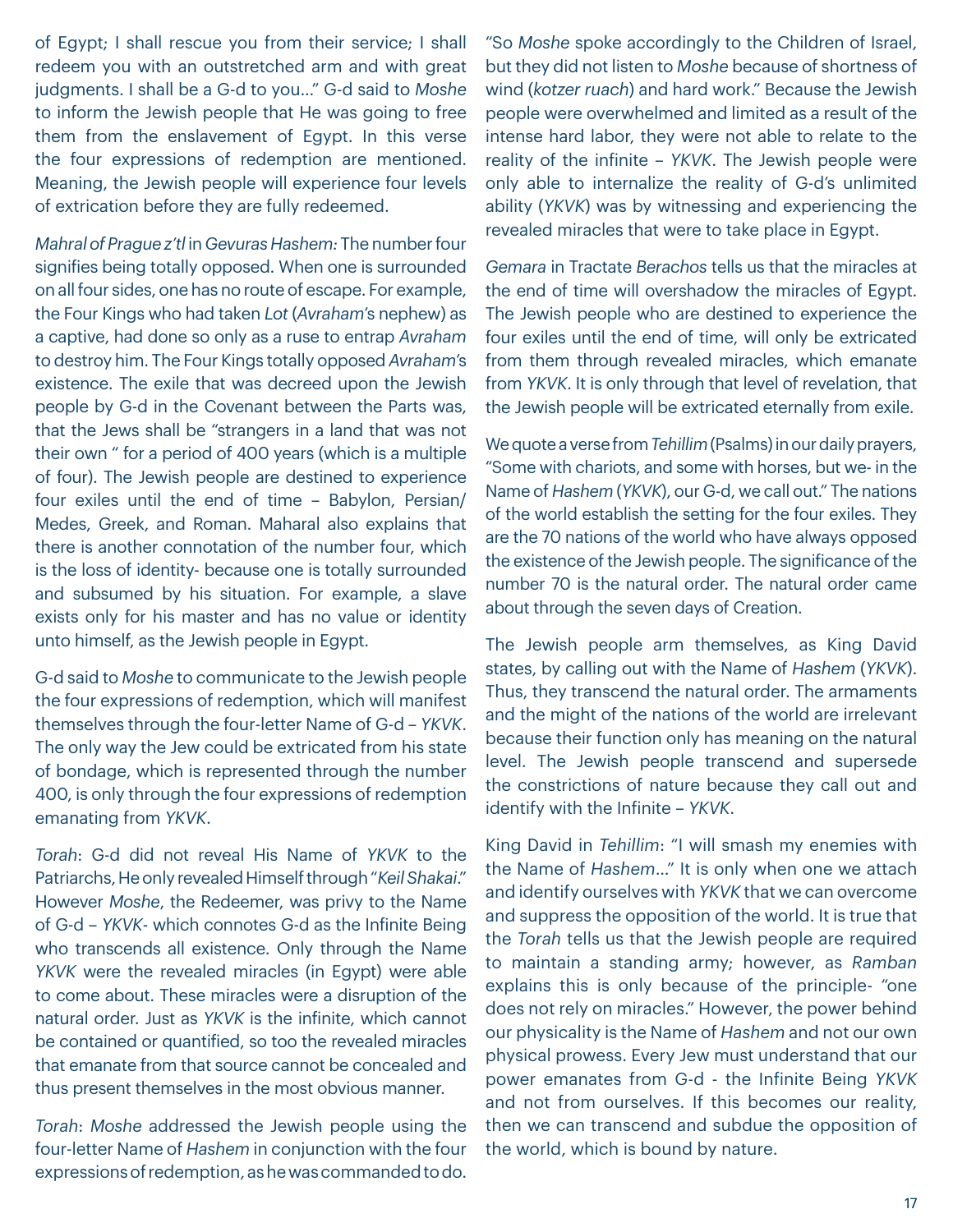#### **The Solution to Our Problem**

*Torah*: "During those days, it happened that the king of Egypt died, and the Children of Israel groaned because of the work and they cried out (*vayizaaku*). Their outcry (*vayaal shavaasam*) because of the work went up to G-d. G-d heard their groaning (*naakasam*), and G-d remembered His covenant with *Avraham*, *Yitzchak*, and with *Yaakov*…" The *Torah* uses three different terms for "crying out" – *vayizaaku*, *vayaal shavaasam*, *naakasam*. Seemingly each of these expressions conveys a different meaning.

*Sforno*: The term "*vayizaaku*" refers to the crying out of the Jewish people from the physical pain that they endured because of the bondage. The term "*vayaal shavaasam*" was an outcry to *Hashem* not emanating from *Teshuvah* (repentance) or *tefillah* (prayer) but rather they cried out to G-d to alleviate their difficulties. The term "*naakasam*", which G-d had heard and was attentive to, refers to the sincere *Teshuvah* and *tefillos* (prayers) of the *tzaddikim* (righteous people) of the generation,who were a small minority of the Jewish people. Their outcry was received by *Hashem*. G-d heard and responded to this outcry "*naakasam*" and thus remembered the covenant.

The reason the Jewish people went into exile in Egypt was because *Hashem* had decreed that the offspring of *Avraham*, our Patriarch should be exiled. As it is stated, "You shall know that your offspring will be strangers in a land that is not their own. There, they will be enslaved and afflicted for 400 years. Ultimately they will go out from there with great wealth." Seemingly *Hashem* had said to *Avraham* that after 400 years the Jews would be redeemed, regardless of their circumstance. That was communicated to him in the "covenant between the parts." The redemption of the Jewish people was seemingly inevitable and not contingent on any precondition.

*Sforno*: G-d only remembered the covenant because of the sincere *Teshuvah* and *tefillah* of the *tzaddik*im. Seemingly without the *Teshuvah* and *tefillos* of the handful of *tzaddikim*, *Hashem* would have not recalled the covenant that He had made with *Avraham*. How do we understand this?

*Midrash*: The Jewish people merited redemption because of three reasons. They did not change their language, their manner of dress, and they retained their Jewish names – thus fully retaining their Jewish identity. Seemingly, if the Jewish people had been acculturated

to the point that they would have shed these trappings of their identity, they would have not merited redemption. How do we understand this despite the guarantee that was given to *Avraham* our Patriarch?

Verse in Yechezkel (which we recite at the Seder): Before the Jewish people were redeemed from Egypt, they were "naked." Meaning, they were devoid of spirituality because they did not perform any *mitzvos*. It was because of this that *Hashem* had provided the Jewish people with two *mitzvos* – the *mitzvah* of circumcision and the *mitzvah* of the Pascal lamb. The verse states, "Through your bloods, you shall live." The "bloods" mentioned in the verse is referring to the blood of circumcision and the blood of the Pascal lamb. Thus, in the merit of circumcision and the Pascal sacrifice the Jewish people merited redemption from Egypt.

*Chazal*: The Jewish people were redeemed from Egypt in the merit of the righteous women. The women had not despaired from redemption and thus encouraged their husbands to procreate, despite the difficulty of the bondage. It was because of these righteous woman that there was a Jewish people. Why were the Jewish people redeemed from Egypt? Was it because they did not shed their Jewish identity? Was it because of the righteous women? Or was it because of the two *mitzvos* that were given to them? Or was it because of G-d's guarantee to *Avraham* our Patriarch?

It is true that *Hashem* had promised *Avraham* that his offspring would ultimately be redeemed from bondage. However, if those offspring were to assimilate and be fully acculturated into the Egyptian society, they would be bereft of any spirituality. Thus, not having any relevance to redemption. The value and purpose of redemption was for the Jewish people to receive the *Torah* at Sinai. If however the Jewish people had completely lost their capacity for spirituality, then there would be no basis for redemption.

However, because they retained their language, dress, and Jewish names it was an indication that they had a capacity and relevance for spirituality. Their identity only addresses the capacity of the Jewish people vis-à-vis spirituality. However were they worthy of redemption? The Jewish people in Egypt were idolaters and devoid of any *mitzvos*. They needed a spiritual posture. Thus, *Hashem* gave them the opportunity to perform the *mitzvos* of circumcision and the bringing of the Pascal offering in order to give them spiritual worthiness.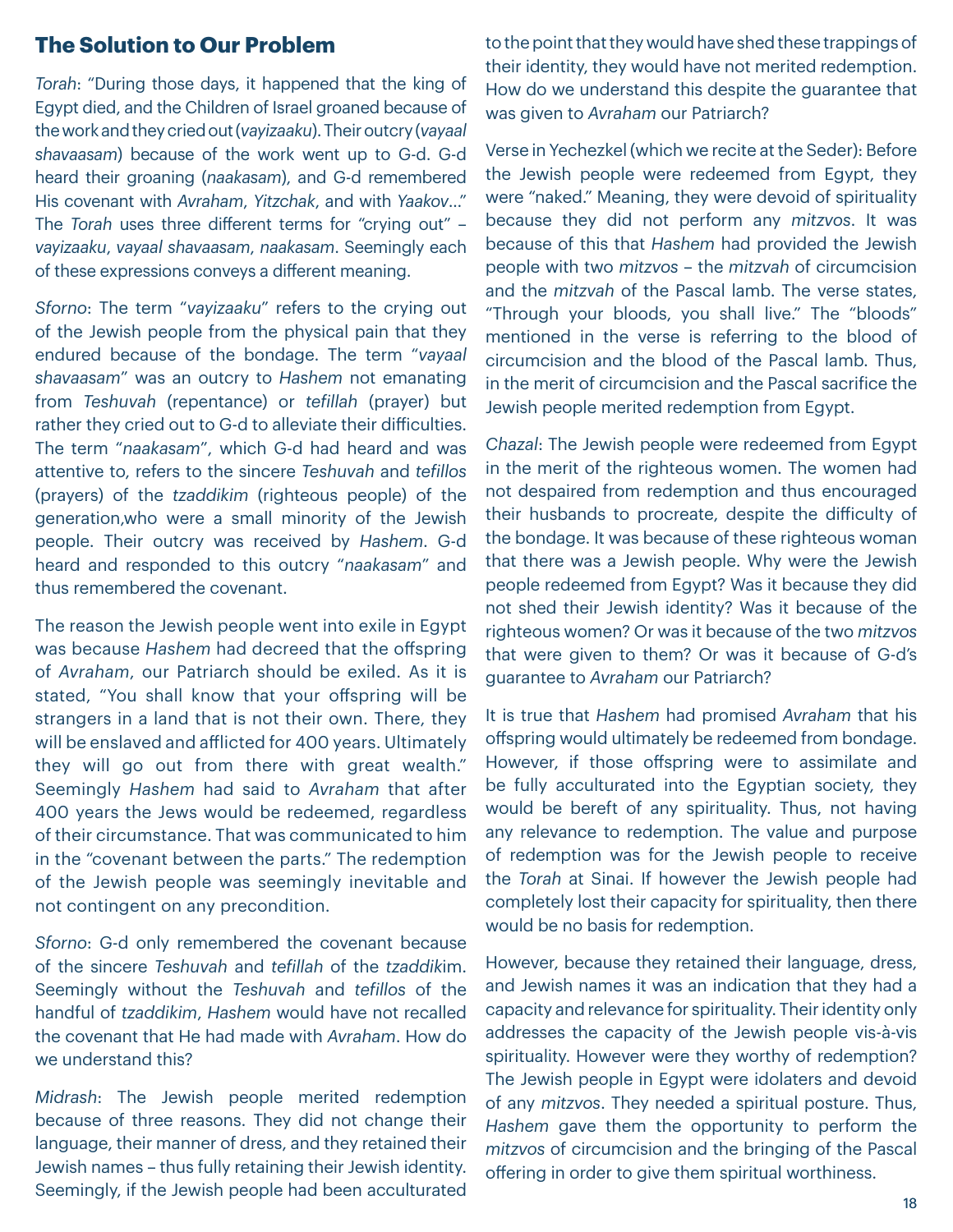It was because the *tzaddik*im of the generation cried out with sincere *Teshuvah* and *tefillah* that *Hashem* was attentive to the covenant. At that time, the covenant had no relevance to the remainder of the Jewish people because they were disinterested in spiritual matters. The prayers and *Teshuvah* of the *tzaddik*im activated the Mercy of *Hashem* so that the covenant should be considered relevant. The outcries from pain and suffering were not enough to activate the Attribute of Mercy. The Jewish people needed to recognize the gravity of their situation and needed to change.

*Gemara* in Tractate *Avodah Zorah*: *Yitzchak*, our Patriarch, enacted the afternoon prayer (*mincha*). This is derived from the verse which tells us that *Yitzchak* "went (*la'suach*) into the field." The word "*la'suach*" means "*sicha* – speaking," which implies *tefillah* (prayer).

*Ritvah* (earlier commentator) in his commentary on Tractate *Avodah Zorah*: "It is known that *tzaddik*im pray on behalf of their generation." Thus, *Yitzchak* prayed on behalf of his generation.

The Jewish people are currently in a difficult situation. The vast majority of the Jews are unaffiliated and not connected to their Judaism. There is a rampant level of assimilation in our society. Relatively speaking, the handful of Jews who do observe the *mitzvos* and appreciate the immeasurable importance of *Torah* have a great responsibility to their fellow. Just as *Hashem* heard and responded to the sincere *Teshuvah* and *tefillah* of the minority of the Jewish people in Egypt (the *tzaddik*im); so too will He respond to our prayers and *Teshuvah*. It is only through our sincere repentance and prayer that the Attribute of Mercy will be activated and *Hashem* will bring about the ultimate redemption.

# **The Value of Doing a Mitzvah in the Most Perfect Manner**

*Torah*: When *Moshe* returned to Egypt, he had not yet circumcised his youngest son. "It was on the way, in the lodging, that *Hashem* encountered him (*Moshe*) and sought to kill him."

*Rashi* citing *Chazal*, "We had learned that *Reb Yosi* had said, "It is not (G-d forbid) that *Moshe Rabbeinu* had not taken the *mitzvah* of circumcision seriously, but rather it was because of the danger of traveling that he did not circumcise his son." If *Moshe* had circumcised his son, before he had left *Midian*, he would have had to delay his journey for three days. G-d had commanded him to go to Egypt immediately. Thus, before his departure from *Midian*, *Moshe* was not able to circumcise his youngest child. If this is so then why did *Moshe* deserve to be killed when he came to his lodging on the way to Egypt?

*Midrash*: Because *Moshe* had delayed the circumcision for a moment, by giving priority to his lodging needs (before the circumcision), he deserved to die. It was only because his wife *Zipporah* attended to the circumcision of their son was he spared.

*Torah*: Because the astrologers and stargazers of Egypt had seen in the stars that the Redeemer of Israel was to be born, Pharaoh decreed that all male Jewish children should be thrown into the Nile. The only person who was qualified to be the Redeemer of Israel was *Moshe*. Thus, in an attempt to prevent redemption from taking place, the decree was issued.

It is interesting to note that the redemption and exodus from Egypt was a prerequisite to the receiving of the *Torah* at Sinai. If the *Torah* ultimately would have not been given at Sinai, the objective of existence would not have been realized. The sole purpose of creation was for the Jewish people to receive the *Torah* at Sinai. If the Jewish people would have rejected the *Torah* at Sinai, the world would have reverted back to a state of preexistence. Thus, if *Moshe* was killed, the Jewish people would not have been redeemed. Thus, the *Torah* would not have been given at Sinai. Consequently the world would have come to an end. Seemingly, for a momentary hesitation regarding circumcision, G-d was willing to kill *Moshe* and not allow the world to realize its purpose. How do we understand this?

*Midrash* Tanchuma: "The Prophet says, 'They betrayed *Hashem* and bore strange children. The Jewish people did not circumcise their children. It was because of this, that they would be consumed with new decrees. This is to teach us that when *Yosef* passed away they stopped circumcising themselves. They had said, 'We want to be like the Egyptians.'" When *Hashem* saw this, the special love He had for them was negated." The consequence of *Hashem* negating His love for the Jewish people was replaced by the hatred of the Egyptians.

*Torah*: A new mandate came upon the Jewish people and thus they were subjected to bondage. Why was the ceasing of circumcision a cause for the negation of G-d's love for the Jewish people?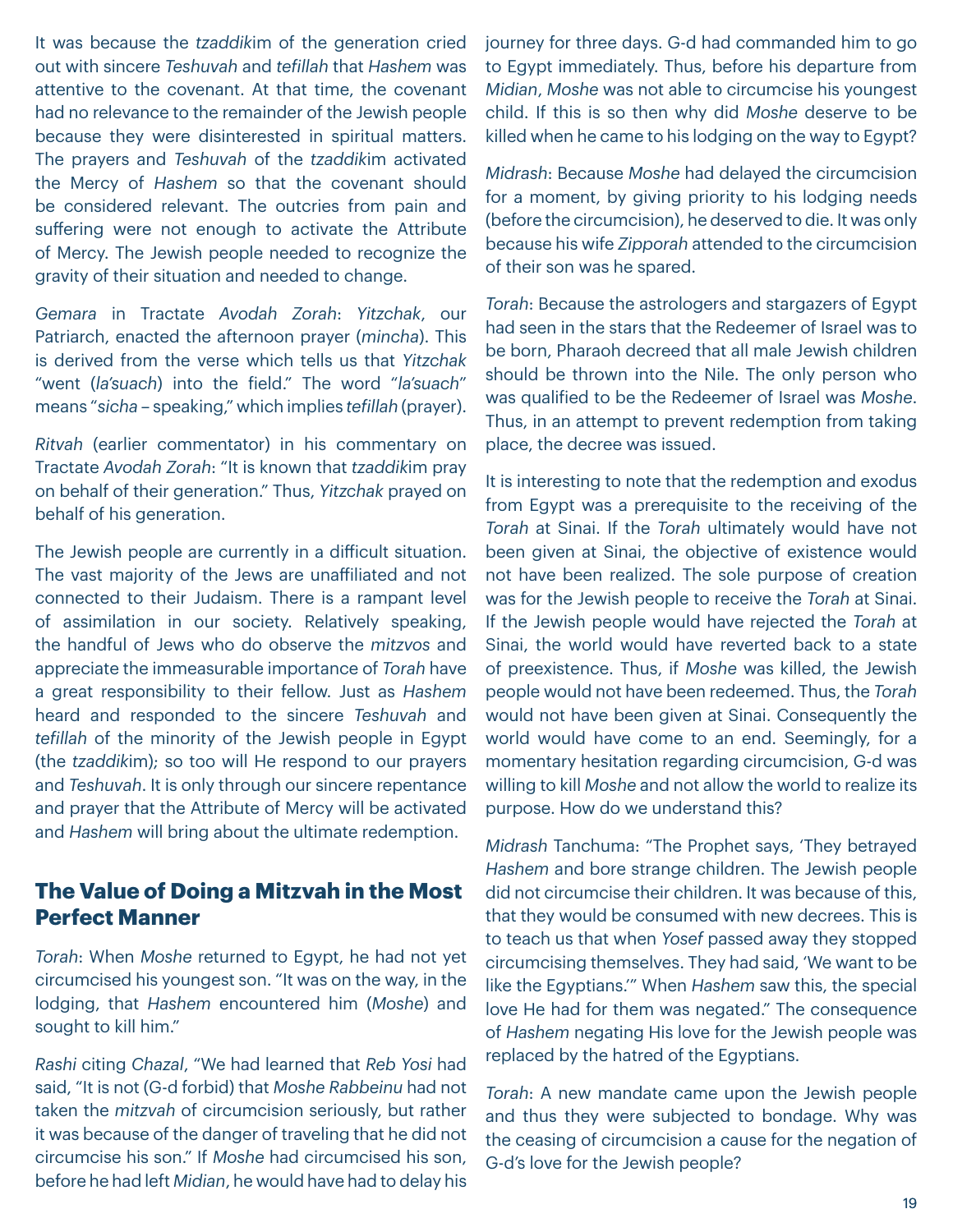*Midrash*: There was a debate between *Rebbe Akiva* and Tornistropis, the Roman governor of Jerusalem (who was the one who ultimately put *Rebbe Akiva* to death). *Rebbe Akiva* had asked Tornistropis, "Whose accomplishment is more perfect – G-d's or man's?" Tornistropis responded, "G-d's accomplishment is more perfect."

*Rebbe Akiva* said, "I must disagree. Man's accomplishment is more perfect. A farmer plants a seed and it grows into a wheat kernel. He then threshes the wheat and mills it into flour, which ultimately is made into bread. What is more perfect the kernel of wheat created by G-d or the bread which is the finished product created by man? – You see, that man's accomplishment is more perfect."

Tornistropis responded, "You Jews believe in G-d and His perfection. If a child is born with a foreskin as G-d's creation, then why do you remove it through circumcision? How do you tamper with the perfection of G-d's creation in this manner?" *Rebbe Akiva* answered, "You do not understand. The world and man were created imperfect so that man should have the opportunity to perfect himself and the world. Thus, the removal of the foreskin is perfecting man."

If one believed that the world is purely physical then the concept of perfecting the world in a spiritual context has no relevance. Removal of the foreskin would be considered mutilation and not an act of perfection. Thus, the act of circumcision is a reflection of one's belief. If one believes that the world is fundamentally spiritual then one must believe in circumcision. The Egyptians believed that the world is limited to the physical.

When the Jewish people chose to stop circumcising themselves, and exist as the Egyptian people, they were in effect proclaiming that existence was limited to the physical. Thus, rejecting the fact that the physical is only a means for the spiritual. The Jewish people thus negated and terminated their relationship with G-d. Consequently, the Jews were no longer worthy of G-d's love, because of their estrangement, and thus were subject to the bondage of Egypt.

*Moshe* was returning to Egypt as the Redeemer of a people who had chosen not to circumcise themselves. As mentioned, circumcision is an expression of one's belief in spirituality. If *Moshe* was to fulfill his role as the Redeemer, he must fulfill the *mitzvah* of circumcision in the most perfect way. As a result of his momentary hesitation, and not giving circumcision priority over

everything else, G-d wished to kill him. *Moshe* had to be perfect in the area where the Jewish people had failed.

We understand from all that we have discussed that one needs great merit in order to survive exile as a Jewish people. The Jewish people have been in a state of exile for over 2,000 years because of our failing of *sinas chinam* (baseless hatred between Jews). In order to merit the ultimate redemption, we need to correct this failing in the most perfect way. *Moshe* only came into existence as that special individual, to be the Redeemer. However, because of his momentary hesitation he did not perform the *mitzvah* of circumcision in the most perfect way and G-d was prepared to allow the world to revert to a state of preexistence.

### **Complication Emanates from Man's Self-Interest**

*Torah*: *Hashem* commanded *Moshe* to present himself before Pharaoh to prove that he is the agent of G-d by transforming his staff into a snake. *Moshe* did as he was commanded to do. Pharaoh summoned his sorcerers and magicians, who also transformed their staffs into snakes. Pharaoh was unmoved with *Moshe*. The *Torah* concludes, "…and the staff of *Aaron* swallowed their staffs. Pharaoh hardened his heart and he did not heed them as *Hashem* had spoken."

*Rashi* citing the *Gemara* in Tractate *Shabbos*: The verse does not state that *Aaron*'s snake swallowed their snakes, but rather that his "staff" swallowed their staffs. This was to indicate that the transformation of *Moshe* and *Aaron*'s staff was definitely not witchcraft but was the Hand of *Hashem*. Nevertheless Pharaoh hardened his heart and dismissed it as sorcery and not the Hand of G-d. If Pharaoh had in fact believed that *Moshe*'s accomplishment was due to witchcraft, then why does the *Torah* predicate Pharaoh's position on the hardening of his heart?

*Torah:* "*Hashem* said to *Moshe*, 'Pharaoh's heart is stubborn, he refuses to send out the people…'" Meaning, the reason Pharaoh did not discern between what *Moshe* had done and the actions of the sorcerers was that he had chosen to harden his heart because he did not wish to send out the Jewish people. Seemingly, the *Torah* is telling us that if he would not have chosen to be obstinate, he would have clearly appreciated *Moshe*'s action as being miraculous and thus would have sent out the people.